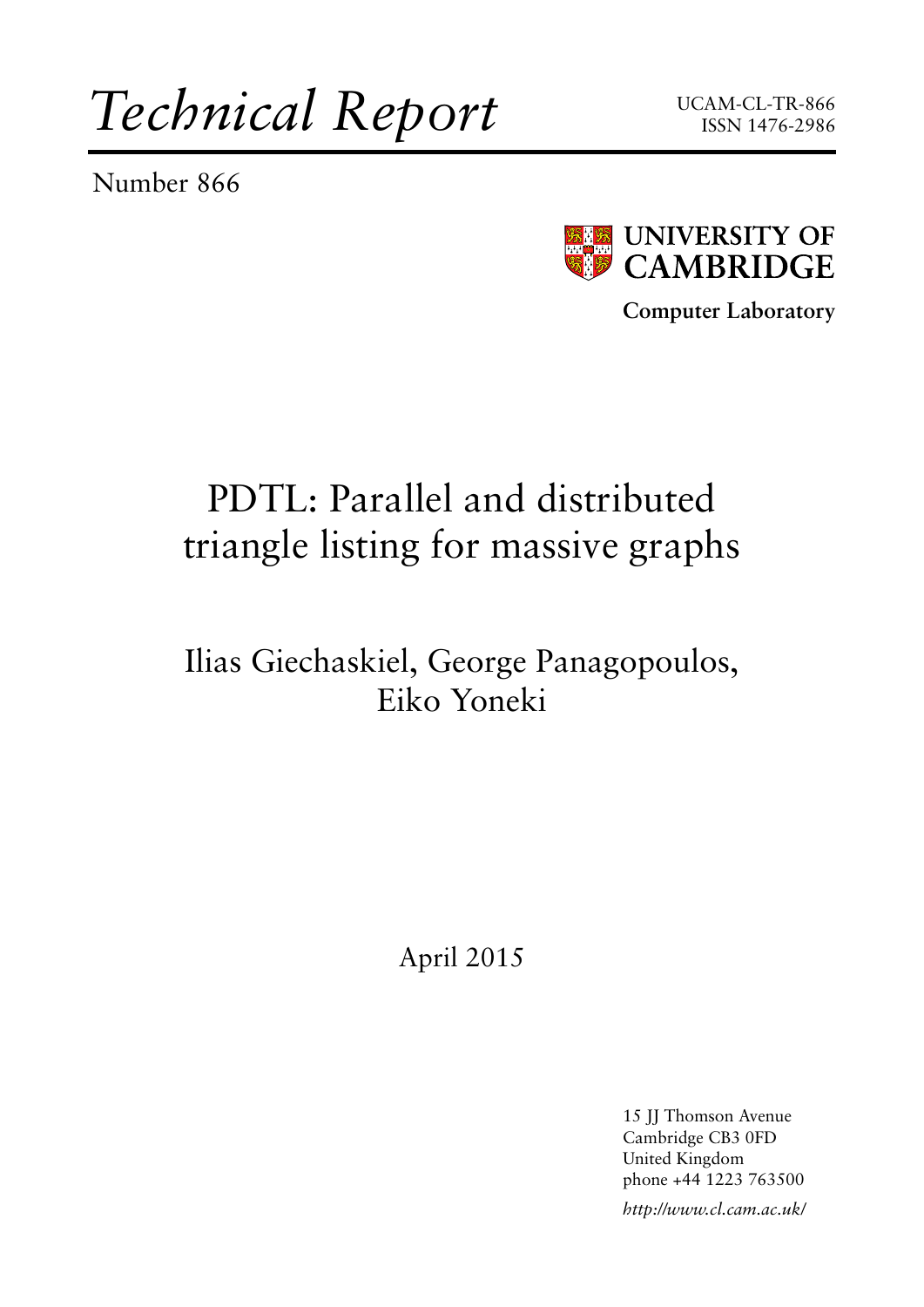c 2015 Ilias Giechaskiel, George Panagopoulos, Eiko Yoneki

Technical reports published by the University of Cambridge Computer Laboratory are freely available via the Internet:

*http://www.cl.cam.ac.uk/techreports/*

ISSN 1476-2986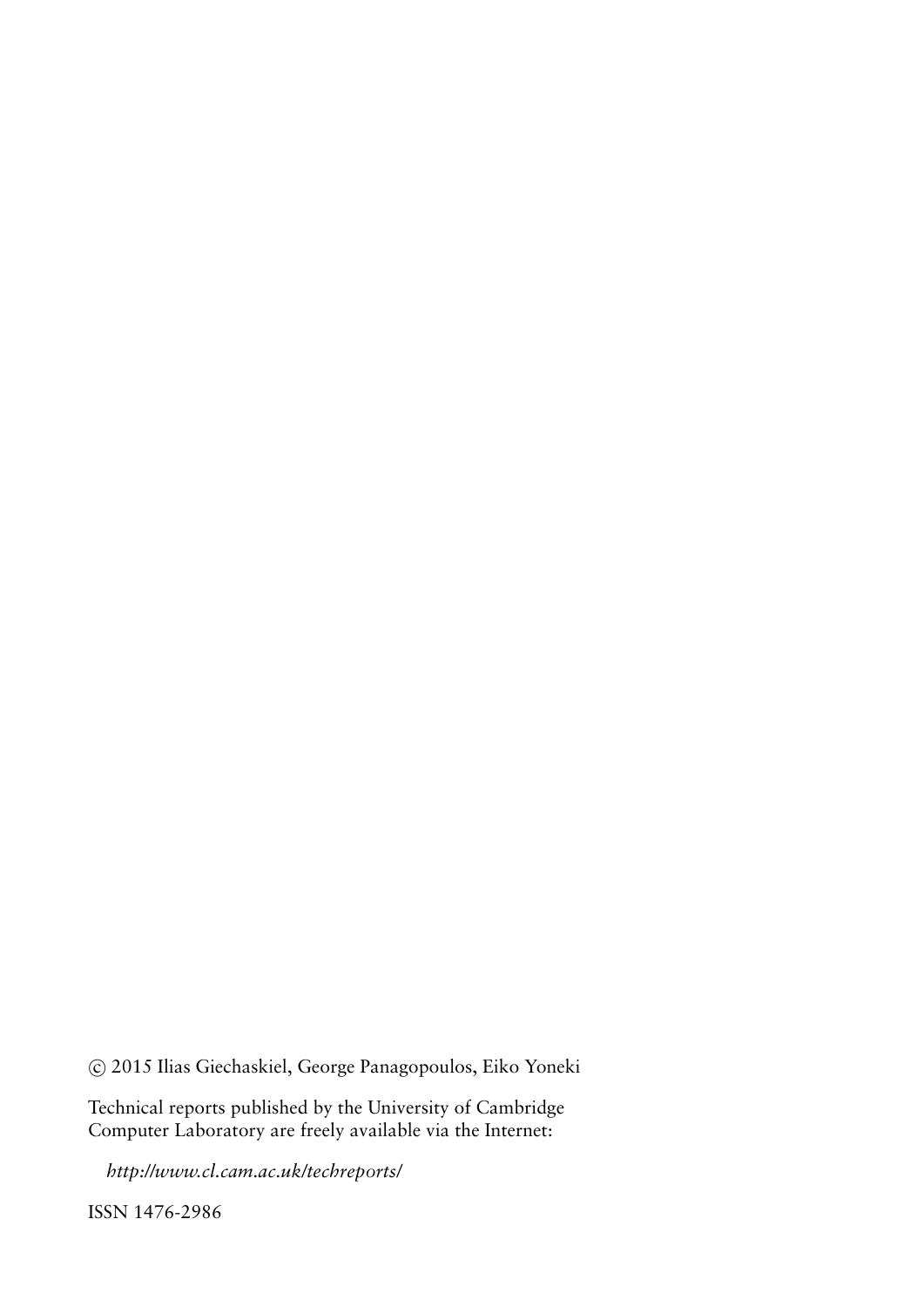## PDTL: Parallel and Distributed Triangle Listing for Massive Graphs

Ilias Giechaskiel University of Cambridge Cambridge, UK Email: Ilias.Giechaskiel@cl.cam.ac.uk

George Panagopoulos University of Cambridge Cambridge, UK Email: gmp37@cam.ac.uk

Eiko Yoneki University of Cambridge Cambridge, UK Email: Eiko.Yoneki@cl.cam.ac.uk

*Abstract***— This paper presents the first distributed triangle listing algorithm with provable CPU, I/O, Memory, and Network bounds. Finding all triangles (3-cliques) in a graph has numerous applications for density and connectivity metrics. The majority of existing algorithms for massive graphs are sequential processing and distributed versions of algorithms do not guarantee their CPU, I/O, Memory or Network requirements. Our Parallel and Distributed Triangle Listing (PDTL) framework focuses on efficient external-memory access in distributed environments instead of fitting subgraphs into memory. It works by performing efficient orientation and load-balancing steps, and replicating graphs across machines by using an extended version of Hu et al.'s Massive Graph Triangulation algorithm. As a result, PDTL suits a variety of computational environments, from single-core machines to high-end clusters. PDTL computes the exact triangle count on graphs of over 6B edges and 1B vertices (e.g. Yahoo graphs), outperforming and using fewer resources than the stateof-the-art systems PowerGraph, OPT, and PATRIC by** 2× **to** 4×**. Our approach highlights the importance of I/O considerations in a distributed environment, which has received less attention in the graph processing literature.**

#### I. INTRODUCTION

Graphs have become important abstractions to model realworld situations, ranging from social relationships to communication, web, and road networks, but such graphs are becoming increasingly massive and and will soon reach billions of vertices and trillions of edges, making in-memory algorithms insufficient for computing graph properties. One such property that has gained the attention of the graph processing community is the *number of triangles* in the graph, which from a theoretical point of view can be seen as a special case of counting cycles of given length, or finding complete subgraphs. From a more practical perspective, finding all triangles in a graph is crucial for metrics such as the *clustering coefficient* [\[24\]](#page-11-0) and the similar *transitivity ratio* [\[18\]](#page-11-1), which can be used to find high-density nodes, and to detect fake accounts in social networks [\[25\]](#page-11-2), as well as web spam and content quality [\[5\]](#page-11-3). Triangle enumeration is also necessary as a sub-algorithm for *dense neighborhood discovery* [\[23\]](#page-11-4), *triangular connectivity* [\[4\]](#page-11-5), and finding the k*-trusses* of graphs [\[22\]](#page-11-6). As a result, triangle listing and counting has a wide range of applications, but research has been limited on either external memory considerations, or the creation of parallel frameworks (Section [II\)](#page-2-0). However, in this paper we show that it is possible to combine both approaches with substantial

improvements in performance. Our Parallel and Distributed Triangle Listing (PDTL) framework (Section [IV\)](#page-3-0) extended Hu et al.'s Massive Graph Triangulation (MGT) algorithm [\[13\]](#page-11-7) in order to work in the distributed environment by duplicating the graph across each machine and has provable bounds on CPU, I/O, Memory, and Network utilization. By further parallelizing the orientation step, and by intelligently distributing the load across each processor, we are able to optimize our algorithm to the point where it computes the exact triangle counts on graphs with billions of edges or vertices  $2 \times$  to  $4 \times$  faster than the state-of-the-art frameworks, using considerably fewer resources, and exhibiting scalability across multiple processors and machines (Section [V\)](#page-6-0). In summary, our contributions are as follows:

- We create a general framework for triangle listing and counting for both distributed and single-machine systems. Our algorithm is the first triangle listing algorithm that provides efficient and well-understood bounds on CPU, I/O, Memory, and Network utilization, across multiple environments (Theorem [IV.3\)](#page-6-1).
- We uncover hidden assumptions in the proofs and implementation of the closed-source MGT algorithm. We modify the algorithm to correspond to its implementation, and prove that our modifications do not alter its theoretical efficiency (Section [IV-A\)](#page-3-1).
- We introduce further optimizations in the orientation (Definition [III.2\)](#page-3-2) and distribution steps of our algorithm reducing bottlenecks, without adding complexity.
- We conduct extensive experiments, and show that our algorithm is highly scalable across multiple cores and machines, with low memory requirements, even for graphs with hundreds of millions of edges, and multiple billion edges (Section [V\)](#page-6-0). In particular, over the standard Twitter dataset [\[15\]](#page-11-8), our algorithm is 4 times faster than PATRIC [\[3\]](#page-11-9), 3 times faster than OPT [\[14\]](#page-11-10), and 2 times faster than PowerGraph [\[10\]](#page-11-11), which are the state-of-the-art frameworks in distributed and multicore triangle counting.

#### II. RELATED WORK

<span id="page-2-0"></span>Dementiev [\[9\]](#page-11-12) and Menegola [\[17\]](#page-11-13) first introduced **externalmemory** algorithms for triangle counting, but their algorithms had high I/O overheads. The first algorithms with reasonable performance for triangle listing were introduced by Chu and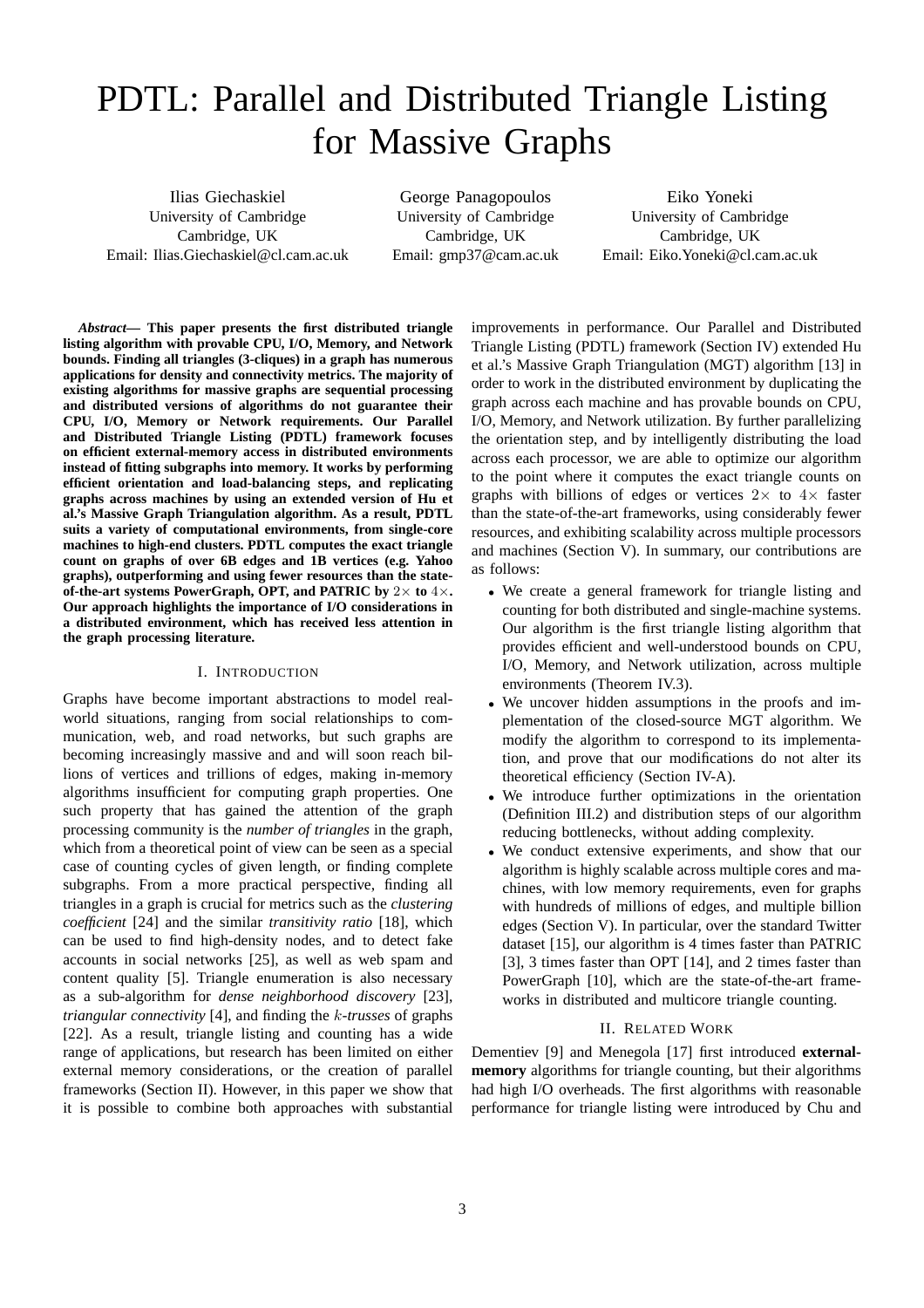Cheng [\[8\]](#page-11-14), and relied on *graph partitioning* to achieve an I/O complexity of  $\mathcal{O}\left(\frac{|E|^2}{MB} + \frac{T}{B}\right)$ , under certain assumptions on the structure of the graph. However, MGT by Hu et al. [\[13\]](#page-11-7) exhibits the same performance without any additional assumptions, and was proven to be superior in practice. Finally, Pagh and Silvestri recently proposed a new algorithm for triangle counting (but not listing) which has an I/O complexity of  $\mathcal{O}\left(\frac{E^{1.5}}{\sqrt{M}B}\right)$ , and improves the given bounds by a factor of  $\min\left(\sqrt{E/M}, \sqrt{M}\right)$  [\[19\]](#page-11-15).

The first **dedicated parallel** triangle counting framework, PATRIC [\[3\]](#page-11-9), uses graph partitioning and message passing for exact counting. It is not I/O-efficient, but it proposes multiple novel load balancing mechanisms, which are calculated in parallel and do not pose a bottleneck. Even so, PATRIC requires that each partition fits in memory, and targets datacenters, with hundreds of processors and high dedicated RAM per processor. OPT [\[14\]](#page-11-10) is a disk-based, single machine system that exploits I/O and multi-core CPU parallelism, and performs favorably compared to distributed triangle-counting frameworks.

In terms of **general-purpose frameworks**, there are multiple MapReduce algorithms for counting triangles, the best of which is CTTP [\[20\]](#page-11-16). Even so, MapReduce algorithms produce too much intermediate networking data, and are considerably slow: CTTP takes  $2 \times$  longer on the Twitter dataset [\[15\]](#page-11-8) using 40 nodes compared a single-core MGT. PowerGraph [\[10\]](#page-11-11) is a general-purpose vertex-oriented framework that is the fastest for triangle counting among existing alternatives, while PSgL [\[21\]](#page-11-17) proposes novel methods for generic subgraph listing, but is  $6\times$  slower than PowerGraph on the Twitter graph.

Overall, we see that there is a divide between using external memory and parallelizing the algorithm, but as we show in Section [V,](#page-6-0) by combining the two approaches PDTL is  $4\times$ faster than PATRIC,  $3 \times$  faster than OPT, and  $2 \times$  faster than PowerGraph, while providing theoretical guarantees, and not running out of memory for larger graphs.

#### III. PRELIMINARIES

#### *A. Definitions*

All graphs  $G = (V, E)$  on  $n = |V|$  vertices and  $m = |E|$ edges are assumed to be undirected (bi-directional) and simple. For every  $u \in V$ , we denote by  $N_G(u) = \{v : (u, v) \in E\}$ the set of its *neighbors* (or *adjacency list*) and by  $d_G(u) =$  $|N_G(u)|$  its *degree*. Note that we may omit the qualifier G when doing so is clear. Finally, for simplicity, we also identify V with  $[n] = \{0, \ldots, n-1\}.$ 

**Definition III.1** (Triangle)**.** *Given an undirected graph* G =  $(V, E)$ *, a triangle is a set of three vertices*  $\{u, v, w\} \subseteq V$ *, such that all of*  $(u, v)$ *,*  $(v, w)$  *and*  $(w, u)$  *are edges in* E*.* 

Finding the set K of all such triangles is called triangle *listing*, and merely reporting on their number  $T = |K|$  is called triangle *counting*.

<span id="page-3-2"></span>**Definition III.2** (Degree-Based Order, Orientation)**.** *Given an undirected graph*  $G = (V, E)$ *, the degree-based order*  $\prec$  *on*  V is defined as follows:  $u \prec v$  if and only if  $d(u) < d(v)$ *or*  $d(u) = d(v)$  *and*  $u < v$ *. We define the directed graph*  $G^* = (V, E^*)$ , called G's orientation, by  $(u, v) \in E^*$  if and *only if*  $(u, v) \in E$  *and*  $u \prec v$ *.* 

Because  $\prec$  is a strict total order, the orientation uniquely associates the triangle  $\{u, v, w\}$  where  $u \prec v \prec w$  with the tuple  $(u, v, w)$ :

**Definition III.3** (Cone Vertex, Pivot Edge [\[13\]](#page-11-7))**.** *Given a triangle*  $(u, v, w)$  *with*  $u \prec v \prec w$  *in*  $G^*$ *, we call u its cone vertex, and* (v, w) *its pivot edge.*

The arboricity  $\alpha(G)$  of a graph G is the minimum number of edge-disjoint forests needed to cover its edges [\[7\]](#page-11-18) and satisfies the following properties:

<span id="page-3-4"></span>**Theorem III.4** (Arboricity bounds [\[7\]](#page-11-18))**.** *The arboricity of a graph*  $G = (V, E)$  *satisfies:* 

1) 
$$
\alpha \leq \left[\sqrt{|E|}\right]
$$
  
\n2)  $\alpha = \mathcal{O}(1)$  if *G* is planar  
\n3)  $\sum_{(u,v)\in E} \min\{d(u), d(v)\} \leq \mathcal{O}(\alpha|E|)$ 

Note that the  $T \leq \frac{1}{3} \sum_{n=1}^{\infty}$  $\sum_{(u,v)\in E} \min\{d(u), d(v)\}\text{, where } T \text{ is }$ the number of triangles, as any edge can appear in at most  $\min\{d(u), d(v)\}\$ triangles, so  $T = \mathcal{O}(\alpha|E|)$ . As a result, it is beneficial to have a runtime dependent on  $\alpha(G)$ , because it is at most  $\left[\sqrt{|E|}\right]$ , but can be  $\mathcal{O}(1)$  for planar graphs.

Finally, we remind the reader of Aggarwal and Vitter's I/O complexity analysis methodology [\[2\]](#page-11-19), which depends on the block size  $B$ : in accessing  $N$  elements in order, the disk performs  $scan(N) = \Theta(N/B)$  I/Os, whereas random access can require  $\Omega(N)$  I/Os in the worst case. Sorting takes  $sort(N) = \Theta\left(\frac{N}{B}\log_{M/B}\frac{N}{B}\right)$  I/Os by external mergesort, where  $M$  is the memory size.

#### IV. PDTL

<span id="page-3-0"></span>We assume a computational environment of  $N$  nodes, each of which has  $P$  processors, with  $M$  bytes of memory for each of the processors, so that by choosing these parameters appropriately, we can model a high-end data center, with multiple processors per machine, or even just a single computer with low available memory. In Section [IV-A](#page-3-1) we explain the baseline single-core MGT algorithm and our modifications, while in Section [IV-B](#page-5-0) we explain our parallel and distributed PDTL system and prove its theoretical properties.

#### <span id="page-3-1"></span>*A. Massive Graph Triangulation*

Algorithm [1](#page-4-0) presents the MGT algorithm [\[13\]](#page-11-7) under the *smalldegree assumption*: that every vertex  $v \in V$  has  $d_{G^*}(v) \leq$  $cM/2$  for some implementation-specific constant  $c < 1$  $c < 1$ . The idea behind MGT is that given an oriented graph  $G^*$ one can find all triangles by loading consecutive edges into memory and iterating over all vertices  $u$  and their out-edges

<span id="page-3-3"></span><sup>&</sup>lt;sup>1</sup>We refer the reader to [\[13\]](#page-11-7) and our code discussing and implementing a way to remove this assumption.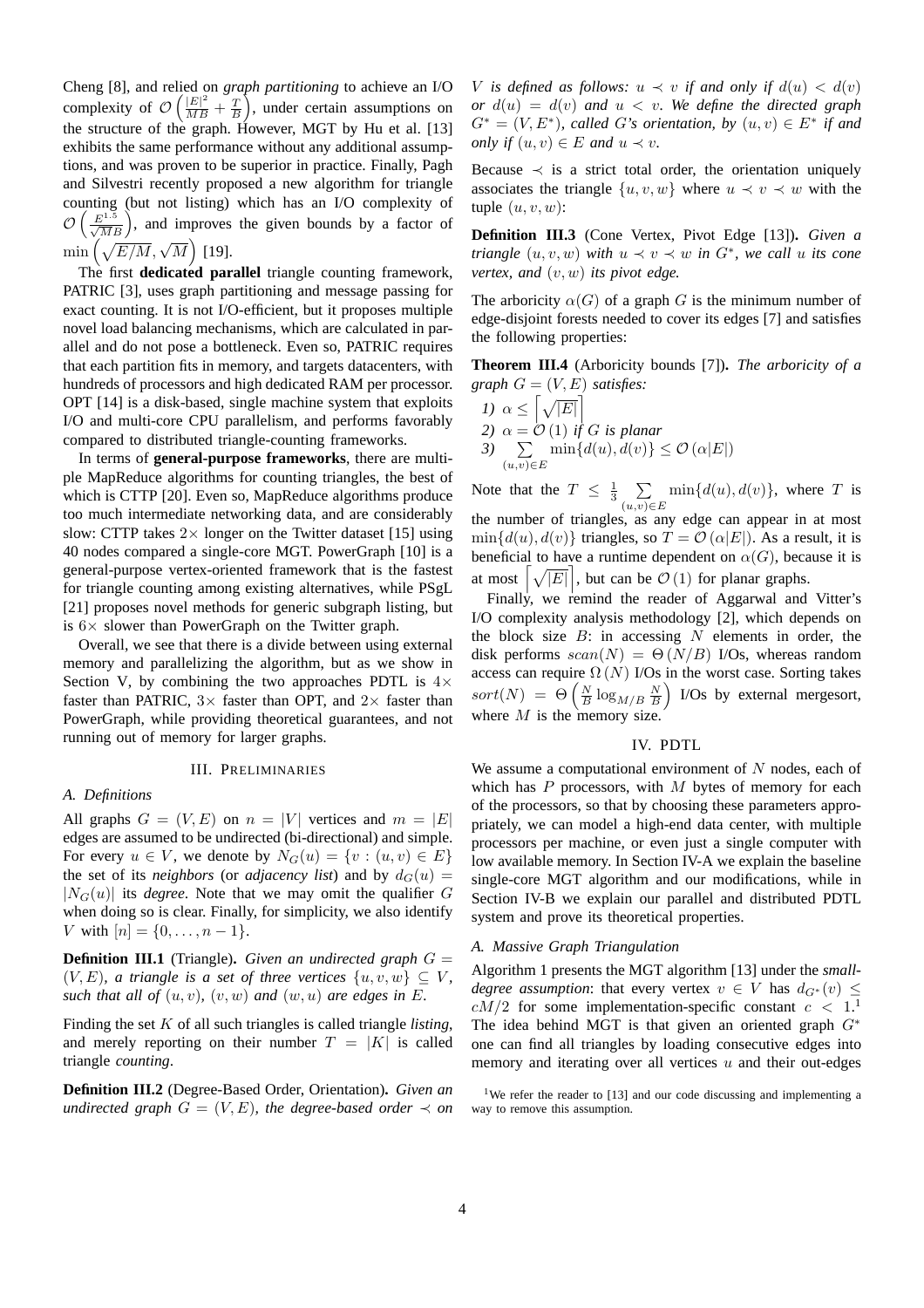to find all triangles with cone vertex  $u$  and pivot edge loaded into memory. By using hash structures on the loaded edges and  $N(u)$  this can be done in a CPU- and I/O- efficient way. However, as we illustrate in Section [IV-A1,](#page-4-1) the highlevel algorithm does not correspond to its implementation, so we modify MGT, and show in Section [IV-A2](#page-4-2) that our modifications do not alter the algorithm's efficiency.

#### <span id="page-4-0"></span>**Algorithm 1** MGT

**Input:** An oriented  $G^* = (V, E^*)$ **Output:** All triangles in G **while** there are edges in  $E^*$  to be read **do** Read the next  $cM$  edges into memory Create hash structures on the edges **for**  $u \in V$  **do** Read  $N(u)$  from disk Construct hash structures on  $N(u)$ Report triangles with cone  $u$  and pivot in memory Release the structures on  $N(u)$ 

<span id="page-4-1"></span>*1) Modifications:* Although only a binary for MGT is available at [\[11\]](#page-11-20), during our experimentation we hypothesized that the implementation of MGT does not use explicit sets, but arrays. Indeed, if the adjacency list for any given vertex is not sorted, the given implementation misses triangles, though the manual [\[12\]](#page-11-21) does not make mention of such requirements. Clearly, if any types of sets were constructed, this need for a sorted adjacency list would not be present. This belief was further verified by our own implementation, where using sets and maps of any kind, from  $C++$ 's  $std:$  unordered set to Google's google::dense\_hash\_set, made our implementation more than  $10\times$  slower.

Consequently, our implementation deviates from the proposed high-level Algorithm [1](#page-4-0) by utilizing sorted arrays instead of sets. Specifically, it is assumed (for compatibility with the MGT implementation [\[11\]](#page-11-20)) that the file format for the graph is such that if  $v < w$  then  $N_G(v)$  comes before  $N_G(w)$  and if additionally  $v, w \in N_G(u)$  then v comes before w in  $N_G(u)$ , with these properties preserved after orientation.

Following the notation in [\[13\]](#page-11-7), let  $E_{mem}$  denote the set of edges in memory,  $V_{mem}$  its endpoints,  $V_{mem}^+$  those  $v \in V_{mem}$ that have *outgoing* edges in  $E_{mem}$ , and  $N^+(u) = N(u) \cap$  $V^+_{mem}$ . In other words,  $V^+_{mem} = \{u \in V | \exists v \in V : (u, v) \in V\}$  $E_{mem}$ }, and for symmetry let  $V_{mem}^- = \{u \in V | \exists v \in V :$  $(v, u) \in E_{mem}$ , with  $V_{mem} = V_{mem}^+ \cup V_{mem}^-$ . Additionally let  $v_{low} = \min_{v \in V_{mem}^+} v$  and  $v_{high} = \max_{v \in V_{mem}^+} v$ .

Because the graph is sorted, we know that if  $v < v_{low}$  or  $v > v_{high}$ , then  $v \notin V_{mem}^+$ . As a result, we can split  $E_{mem}$  into two arrays: edg which stores the sequence of out-neighbors and ind that stores the degree of  $v$  and offset into edg at location  $v - v_{low}$ . In other words, the out-edges of v (provided it is in memory) are stored at  $E_v = \text{edg}[\text{ind}[v - v_{low}]]$ .

Moreover, because  $|N^+(u)| \leq |N(u)| \leq d_{max}^*$ , and because we know  $d_{max}^*$  from the orientation step,  $N(u)$  and

 $N^+(u)$  can also be represented by static arrays of size  $d_{max}^*$ , called nm and nmp respectively.

As a result, the modified MGT (Algorithm [2\)](#page-4-3) works as follows on the sorted and oriented graph: it loads the next  $\Theta\left(\frac{|E|}{M}\right)$  edges into edg and ind as indicated above. Then, it iterates over the entire graph vertex by vertex, and for each vertex  $u$ , it does the following:

- 1) Stores  $N(u)$  into the array nm
- 2) Evaluates  $N^+(u)$  into the array nmp by iterating over  $v \in N(u)$  and checking ind to see if it has any outneighbors
- <span id="page-4-3"></span>3) For each  $v \in N^+(u)$ , it reports triangle  $(u, v, w)$  with cone u and pivot w for each  $w \in N(u) \cap E_v$

| <b>Algorithm 2 Modified MGT</b>                                 |
|-----------------------------------------------------------------|
| <b>Input:</b> A sorted, oriented $G^* = (V, E^*)$               |
| <b>Output:</b> All triangles in $G$                             |
| while there are edges in $E^*$ to be read do                    |
| Read the next $c'M$ out-neighbors into edg and store in         |
| ind the degrees and offsets                                     |
| for $u \in V$ do                                                |
| Read $N(u)$ from disk to array nm                               |
| Write $N^+(u)$ to nmp using nm and ind                          |
| for $v \in \text{nmp}$ do                                       |
| for $w \in \text{nm} \cap \text{edg}$ [ind[ $v - v_{low}$ ]] do |
| Report $(u, v, w)$                                              |
| Clear nm and nmp                                                |

<span id="page-4-2"></span>2) Analysis: First of all, because  $\Theta(M)$  edges are loaded at each step there are  $h = \Theta(|E|/M)$  iterations, and each iteration performs  $\frac{|E|}{B}$  I/Os to read over the graph. Additionally, the cost of outputting T triangles is  $\frac{T}{B}$ , for a total I/O complexity of  $\mathcal{O}\left(\frac{|E|^2}{MB} + \frac{T}{B}\right)$ .

For the CPU complexity, we note that checking whether  $v \in V_{mem}^+$  amounts to checking whether indices [ $v - v_{low}$ ] has a positive degree, which is a  $\mathcal{O}(1)$  operation, so construction of  $E_{mem}$ , and  $V_{mem}^{+}$  (together with clearing it) takes  $\Theta(|E_{mem}|) = \Theta(M)$  time. Construction of  $N(u)$  and  $N^+(u)$ thus also takes  $\Theta(|N(u)|) = \Theta(d_{G^*}(u))$  time. Since each edge is examined once in a single iteration, each iteration incurs time  $\mathcal{O}(|E|)$  for construction of these structures, for a total of  $\Theta\left(|E|^2/M\right)$  time.

Set intersection of two ordered sets of size  $m, n$  takes time  $\mathcal{O}(m + n)$  using a naive set intersection, thus the total complexity for the triangle operations is

$$
\sum_{i=1}^{h} \sum_{u \in V} \sum_{v \in N_i^+(u)} d_{G^*}(u) + d_{G^*}(v)
$$

where  $N_i^+(u)$  denotes  $N^+(u)$  in the *i*-th iteration. First, note that any v is in at most 2 (consecutive)  $N_i^+(u)$  for any given  $u$ . This is due to the small degree assumption, because if the adjacency is split the first time, the second time it will entirely fit in memory. Thus, we can change the order of summation as follows: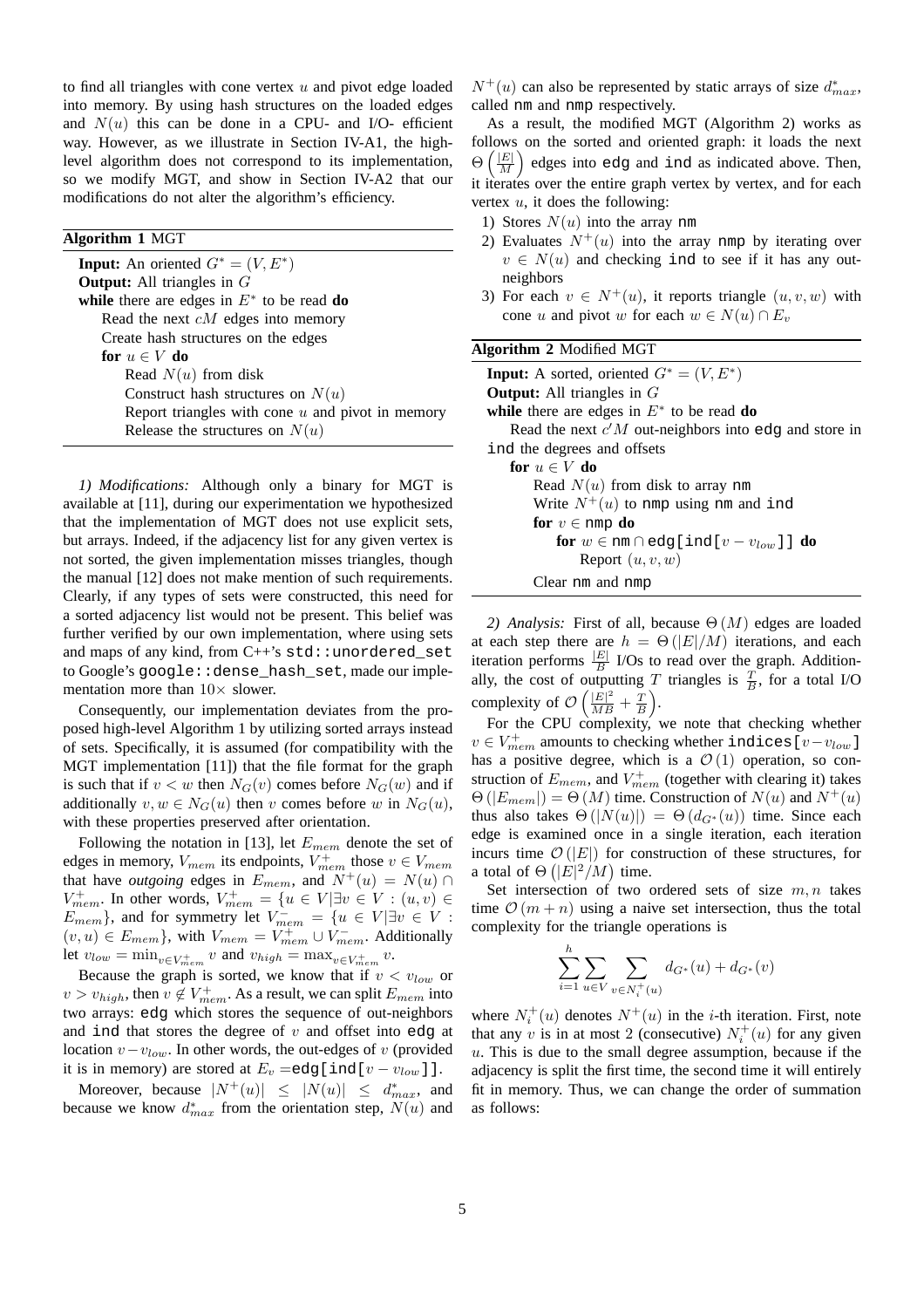$$
\sum_{i=1}^{h} \sum_{u \in V} \sum_{v \in N_i^+(u)}
$$
\n
$$
= \sum_{u \in V} \sum_{i=1}^{h} \sum_{v \in N_i^+(u)}
$$
\n
$$
\leq 2 \sum_{u \in V} \sum_{v \in N^+(u)}
$$

Examining each term separately (and ignoring the factor of 2 for clarity):

$$
\sum_{u\in V}\sum_{v\in N^+(u)}d_{G^*}(u)=\sum_{u\in V}d_{G^*}^2(u)
$$

Additionally,

$$
\sum_{u \in V} \sum_{v \in N^+(u)} d_{G^*}(v)
$$
\n
$$
= \sum_{v \in V} d_{G^*}(v) (d_G(v) - d_{G^*}(v))
$$
\n
$$
= \sum_{v \in V} d_G(v) \cdot d_{G^*}(v) - \sum_{v \in V} d_{G^*}^2(v)
$$

because  $d_G(v) - d_{G^*}(v)$  represents the number of incoming vertices to v. The sums of  $d_{G^*}^2(v)$  cancel out, so we need to calculate  $\Sigma$  $\sum_{v \in V} d_G(v) \cdot d_{G^*}(v)$ . This is where the arboricity becomes useful (Theorem [IV.1](#page-5-1) is adapted from — but is not identical to — the one given in  $[13]$ :

<span id="page-5-1"></span>**Theorem IV.1** (Ordering).  $\sum$  $\sum_{v \in V} d_G(v) \cdot d_{G^*}(v) = \mathcal{O}(\alpha |E|)$ 

*Proof.*

$$
\sum_{v \in V} d_G(v) \cdot d_{G^*}(v) = \sum_{v \in V} \sum_{u \in N^+(v)} d_G(v)
$$
\n
$$
= \sum_{(v,u) \in E^*} d_G(v)
$$
\n(by orientation) 
$$
\leq \sum_{(v,u) \in E} \min\{d(v), d(u)\}
$$
\n(by Theorem III.4) 
$$
= \mathcal{O}(\alpha|E|)
$$

Note that the sorting of the original file takes  $\mathcal{O}(sort(|E|))$ I/Os and  $\mathcal{O}(|E|\ln|E|)$  CPU time [\[2\]](#page-11-19), while the orientation itself takes  $\mathcal{O}(scan(|E|))$  I/Os and  $\mathcal{O}(|E|)$  CPU time, pro-vided that the entire degree array can fit in memory.<sup>[2](#page-5-2)</sup> If not, in the worst case (e.g. for the complete graph  $K_n$ ), a vertex has a neighbor in every block. As a result, for each node, there must be  $\mathcal{O}(|V|/B)$  I/Os, for a total of  $\mathcal{O}(|V|^2/B)$ I/Os, just for the degree file. Because  $|E| = \mathcal{O}(|V|^2)$ , the total complexity is  $\mathcal{O}\left( \operatorname{scan}\left( |V|^2 \right) \right)$  I/Os and  $\mathcal{O}\left( |E| \right)$  CPU time. This does not make a difference in dense graphs (except for the asymptotic constant), but it is still a point of omission for the analysis presented in [\[13\]](#page-11-7). Consequently, the overall complexity is identical to that of the baseline MGT, and is summarized in Theorem [IV.2.](#page-5-3)

<span id="page-5-3"></span>**Theorem IV.2** (MGT Complexity)**.** *In summary, our implementation of MGT has an I/O complexity of*

$$
\mathcal{O}\left(\frac{|E|^2}{MB} + \frac{T}{B}\right)
$$

*and CPU complexity of*

$$
\mathcal{O}\left(\frac{|E|^2}{M} + \alpha |E|\right)
$$

*If the graph is not already sorted, an additional*  $\mathcal{O}(sort(|E|))$ *I/Os and*  $\mathcal{O}(|E|\log|E|)$  *computations are needed, and if*  $|V| < M$ ,  $\mathcal{O}\left(\operatorname{scan}(|V|^2)\right)$  I/Os are necessary to orient it.

#### <span id="page-5-0"></span>*B. Distributed Framework*

Our distributed protocol works as follows: every machine is sent a copy of the entire graph, and every available processor is allocated a (contiguous) set of edges  $S$ , and is responsible for finding all triangles in the graph which contain pivot edges in  $S$ , by using MGT. This is significantly different from the existing parallel triangle-counting systems, where different machines are responsible for different subsets of the vertices.

*1) Description:* In our framework, a *master* machine delegates responsibility to the N *client* machines (including itself), and combines their results. Because the orientation step need only occur once, it is the responsibility of the master to apply the degree-based order to the graph in question, before sending it over the network. The master then sends the oriented graph to each client, together with the indices that each processor is responsible for. Each core processes the adjacency list between the specified indices. The client combines the triangle counts (and possibly the triangle lists if necessary), and sends these back to the master, which atomically sums the results.

Our PDTL framework is oblivious to how the orientation step is performed, and what specific (contiguous) subset of edges is assigned to each processor. In a naive implementation, orientation is performed sequentially, and edges are split equally to all processors. However, our master parallelizes the orientation, and includes a load-balancing step to equalize the time taken for triangle counting in each of the processors. More concretely, for **multicore orientation**, the master reads the entire degree array into memory (provided  $|V| < PM$ ), and each core performs the orientation on a contiguous set of edges, which are then concatenated. **Load balancing** similarly calculates the number of in-edges for each vertex after orientation (equal to  $d_G(v) - d_{G^*}(v)$ ), and splits the edges equally amongst the processors so that the are still contiguous, and the sum of these in-degrees are approximately the same among all processors. This provides an estimate for the average size of  $N^+(u)$ , and thus the number of required intersections.

Our protocol is illustrated in Figure [1.](#page-6-2) For clarity, the master process is duplicated, and is shown to run on a separate machine from the clients. In our illustration, boxes represent different processes and clients, while ovals within boxes represent threads. Lines between boxes represent network traffic, with solid lines representing requests, and dotted lines answers. Finally,  $C_{i,j}$  represents the "configuration" for

 $\Box$ 

<span id="page-5-2"></span><sup>&</sup>lt;sup>2</sup>The degrees and adjacency lists for all vertices are stored in separate files of sizes  $|V|$  and  $|E|$  respectively (Section [V-B\)](#page-7-0).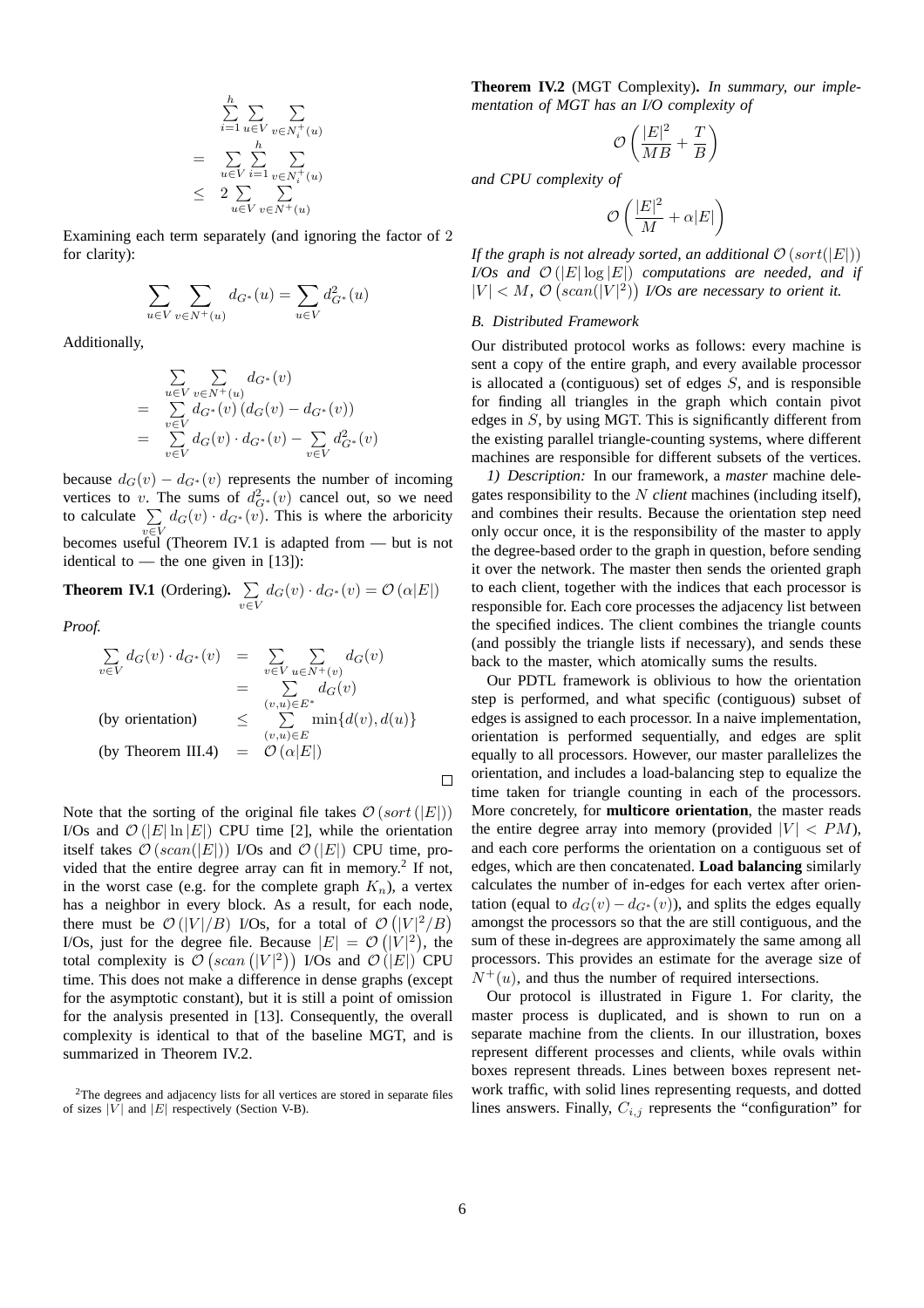<span id="page-6-2"></span>

Fig. 1: PDTL protocol overview

processor  $j$  on machine  $i$ : the memory allocated for that thread, together with the section of the graph for which the processor is responsible. Note that the master starts the triangle counting operations before the network transfer has finished, so sending the graph does not pose a big bottleneck in practice.

<span id="page-6-5"></span>*2) Analysis:* A problem with distributed algorithms using graph partitioning is that they assume each partition can fit in memory. Though for smaller graphs this may be the case, in dense graphs, such as the complete  $K_n$ , this is no longer true. Such algorithms require  $\Theta(n^2)$  memory on *each* of the processors, and each of the  $NP$  processors must receive the entire graph. However, our algorithm requires memory proportional to the maximum degree, and the graph is only duplicated once per the  $N$  nodes. As a result, PDTL has lower network traffic and is preferable for dense graphs, and is also able to accommodate more computational environments. More concretely, PDTL incurs  $\Theta(N \cdot (P + |E|) + T)$  **network** traffic in total, where  $T$  is the total number of triangles in the graph (or 0 for triangle counting), due to the communication cost per processor, and the duplication across the N nodes.

Since the **master** is responsible for orienting the graph according to the degree-based order, it incurs  $\mathcal{O}(scan(|E|))$ I/Os and  $\mathcal{O}(|E|)$  CPU time, assuming there is enough memory to hold  $V$ , as explained in Section [IV-A2.](#page-4-2) This is true even for multicore orientation, as the graph is read once over all cores, but with an additional  $\mathcal{O}(P)$  term: one for each of the cores. For load balancing, the vertex degrees are read once, with  $PM = \mathcal{O}(|E|)$  edges sampled, and the results are stored for NP processors using  $\mathcal{O}(scan(|V|))$  I/Os and  $\mathcal{O}(|V| + max(|E|, PM)) = \mathcal{O}(|E|)$  CPU time. The master is also responsible for adding the triangle counts received (in parallel) and also concatenating the triangle listing (sequentially), for a CPU complexity of  $\mathcal{O}(N+T)$  and an I/O complexity of  $\mathcal{O}((T+N)/B)$ , as there might be an additional block for each of the N machines.

Since each processor is responsible for a unique (contiguous) section of the graph, there are no repeated **computations**. The chunk that each processor is responsible for has size

 $S = \frac{|E|}{NP}$ , and each processor must make  $R = \lceil \frac{S}{M} \rceil$  iterations over the graph.[3](#page-6-3) During these iterations, the graph is read once for creation of the vertex structures, and contributes  $\mathcal{O}(|E|)$  processing time. Though it would be impossible to calculate exactly the amount of computations performed in each iteration for counting triangles as it depends closely on the graph structure, we know by the proof of Theorem [IV.2](#page-5-3) that over all processors, these computations sum to  $\mathcal{O}(\alpha \cdot |E|)$ .<sup>[4](#page-6-4)</sup> Consequently, total computations across all processors are

$$
\begin{array}{lcl} \mathcal{O}\left(NP\cdot\left\lceil \frac{|E|}{NPM} \right\rceil\cdot |E| + \alpha\cdot |E| \right) & = \\ \mathcal{O}\left(NP\cdot |E| + \frac{|E|^2}{M} + \alpha\cdot |E| \right) \end{array}
$$

because  $\left[\frac{|E|}{NPM}\right] \leq \frac{|E|}{NPM} + 1.$ 

The **I/O** complexity is also easy to find. As above, each processor makes  $R = \left[\frac{|E|}{NPM}\right]$ iterations over the graph, and outputs a variable number of triangles  $t$ , making its I/O complexity equal to  $\mathcal{O}(R \cdot scan(|E|) + scan(t))$ . As a result, the total I/O over all processors is

$$
\mathcal{O}\left( NP \frac{|E|}{B} + \frac{|E|^2}{MB} + \frac{T}{B} \right)
$$

One of the important distinctions between PDTL and frameworks which load entire subgraphs in memory is that in PDTL,  $|E|$  can still be larger than the total amount of available memory NPM. Moreover, we see that when  $NPM > |E|$ , we can reduce M to  $\frac{|E|}{NP}$  without affecting any individual processor, whereas the total amount of memory needed in frameworks like PATRIC and PowerGraph can exceed  $|E|$ , due to overlapping subgraphs. Finally, it is important to note that the limiting factor after the graphs have been sent to all machines is the processor responsible for the highest number of triangles, so increasing the total number of processors is usually preferable, even with the same amount of total memory, as we also identify in Section [V.](#page-6-0) Our findings are summarized in Theorem [IV.3:](#page-6-1)

<span id="page-6-1"></span>**Theorem IV.3** (PDTL Complexity)**.** *Using the convention that* T *represents the number of triangles in the case of triangle listing and* 0 *in the case of triangle counting, and assuming*  $\frac{|E|}{NP} > d_{max}^*$ , PDTL incurs across all cores a total of:

- $\bullet \Theta(NP+N|E|+T)$  *Network traffic*
- $\mathcal{O}\left(NP|E| + \frac{|E|^2}{M} + \alpha |E|\right)$  CPU computations
- <span id="page-6-0"></span> $\bullet$   $\mathcal{O}\left(NP\frac{|E|}{B} + \frac{|E|^2}{MB} + \frac{T}{B}\right)$  I/Os

#### V. EVALUATION

Due to the wide range of environments in which PDTL can run, our extensive experiments cover single-core, limited memory machines to multi-machine, multi-core, large memory clusters. We discuss our setup and methodology in Section

<span id="page-6-3"></span><sup>3</sup>For the load-balanced approach, this is true in summation, not for individual processors.

<span id="page-6-4"></span> ${}^{4}$ If S is smaller than the maximum degree, the complexity changes to  $\mathcal{O}(NP \cdot \alpha \cdot |E|)$  as a single vertex can be split across  $NP$  machines, but this would be atypical.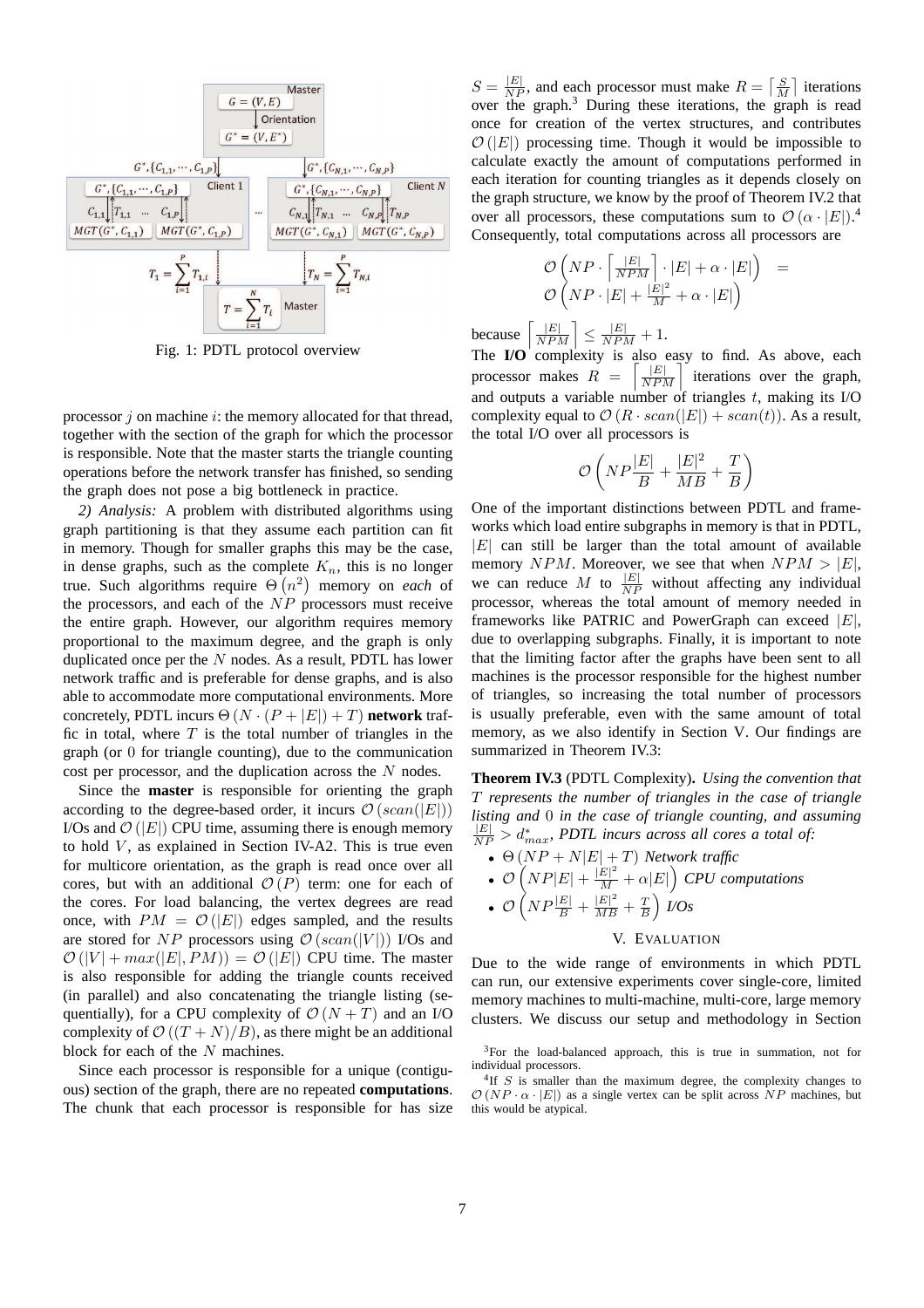[V-A,](#page-7-1) and introduce our datasets in Section [V-B.](#page-7-0) We discuss the pre-processing and orientation operations in Section [V-C,](#page-7-2) and compare them to those of competing algorithms. In Section [V-D](#page-7-3) we discuss the core properties of our PDTL algorithm, in both the local and distributed environments, including the effects of load balancing. In Section [V-E,](#page-9-0) we compare our algorithm against MGT, OPT, and PowerGraph extensively, and show that PDTL demonstrates superior performance.

#### <span id="page-7-1"></span>*A. Setup and Methodology*

To illustrate the breadth of environments in which PDTL supports triangle counting, we conducted experiments in multiple different clusters and machine configurations:

- **Amazon EC2**: We used 4 Amazon EC2 c3.8xlarge instances, each of which contained 32 vCPU units, 60GB of memory, and were connected using a 10 Gigabit Ethernet network. For the PowerGraph measurements, we rented 4 Amazon EC2 r3.8xlarge that are similar to c3.8xlarge instances, but have 244GB of memory in order to satisfy PowerGraph's memory requirements.
- **Local Cluster**: More distributed experiments were conducted in a local 4-node Linux cluster machine running 8 Virtual Xen nodes, each with 4 cores of an Intel Xeon E5607, 40GB of memory and a Samsung 840 SSD.
- **Local Multicore**: Additional multicore experiments were conducted in a local machine running Linux with 2 AMD Opteron 6344 CPUs for a total of 24 cores, 256GB of memory, and a Samsung 840 SSD.
- **Local Multicore Windows**: Since we only had access to an OPT [\[14\]](#page-11-10) Windows binary, we used a Windows box, with performance similar to the above, having 2 Intel Xeon E5-2420 CPUs with support for 24 concurrent threads, 128GB memory, and a Samsung 840 SSD.

Our code was compiled with G++, using the -O3 optimization option, and explicitly cleared disk caches before each experiment was run. Though our code fully supports triangle listing, our experiments only measured counting time, to allow comparison with alternative implementations. To account for random variation and general fluctuations, we repeated each experiment 3 times, and present the averages here. More extensive tables of our results can be found in the Appendices.

#### <span id="page-7-0"></span>*B. Datasets*

Table [I](#page-8-0) lists the real and synthetic graphs used for our experiments. Our synthetic RMAT graphs are scale-free graphs produced by the RMAT generator [\[6\]](#page-11-22), such that  $RMAT-n$ contains  $2^n$  vertices and  $2^{n+4}$  edges. Our triangle counts for real graphs have been verified to be correct. Specifically, the Orkut and LiveJournal graphs have reported triangle counts on the SNAP repository [\[16\]](#page-11-23) that match our values, while the Twitter and Yahoo datasets are in agreement with OPT [\[14\]](#page-11-10).

Our PDTL framework assumes that graphs are in binary, bi-directional format, with degrees of vertices and their outedges in separate files. Moreover, we assume that edges are sorted by source and destination, partly for compatibility with the original MGT binary [\[11\]](#page-11-20). Since all efficient graph storage

techniques operate on binary data, and all counting algorithms require efficient access to neighbors of a vertex, we exclude any time to convert a graph to this format from our discussion. [5](#page-7-4) However, because the degree-based ordering is non-standard, we consider the orientation cost separately, and include it in our overall measurements. Similarly, we include copying costs from the master to the clients, to illustrate that our algorithm runs faster, even including graph duplication. Though other architectures such as NFS or HDFS were considered, we store a graph copy locally, since each graph is read at least once per processor. As we see in Table [III,](#page-8-1) the average copying time is up to  $10\times$  less than total processing time.

#### <span id="page-7-2"></span>*C. Preprocessing*

Table [II](#page-7-5) presents the time orientation took in our Local Multicore machine with 24 cores, compared to PowerGraph's setup time and OPT's database creation, whose pre-processing steps are much slower. Figure [2](#page-7-6) shows a  $5.2 \times$  speed-up of multicore orientation over the single-core solution, and illustrating that our SSD is capped at 16 threads and 500MB/s.

<span id="page-7-5"></span>

| Graphs  | $d_{max}^*$ | <b>PDTL</b> | PowerGraph | OPT      |
|---------|-------------|-------------|------------|----------|
| LiveJ1  | 687         | 1.4s        | -          | 1m46.8s  |
| Orkut   | 535         | 3.6s        | 25.7s      | 43.6s    |
| Twitter | 4.102       | 32.8s       | 3m53.2s    | 7m17.6s  |
| Yahoo   | 1.540       | 3m55.6s     |            |          |
| RMAT-26 | 2,964       | 29.3s       | 3m33.0s    | 15m10.3s |

<span id="page-7-6"></span>TABLE II: Preprocessing time: PDTL (Orientation), Power-Graph (Setup), OPT (Database Creation)



Fig. 2: PDTL in Local Multicore: Orientation

#### <span id="page-7-3"></span>*D. PDTL Properties*

In this section we examine the properties exhibited by PDTL without comparing it to other systems.

*1) Local:* We tested weak scaling of PDTL in the Local Multicore machine, by increasing the number of cores, but keeping the total amount of memory constant at 128GB, as shown in Figure [3.](#page-8-2) Specifically, using 2 cores halves calculation times, and this effect persists at a decreasing rate. Synthetic graphs exhibit better speedups due to their scalefree nature, as does the Twitter graph. However, due to its structure, the Yahoo graph only exhibits a  $5\times$  speedup at 24 cores, compared to a  $13\times$  speedup for the other graphs.

<span id="page-7-4"></span><sup>5</sup>Note that OPT [\[14\]](#page-11-10) requires that the input be sorted by vertex degree which is not included in the measurements, so we believe this is a fair starting point.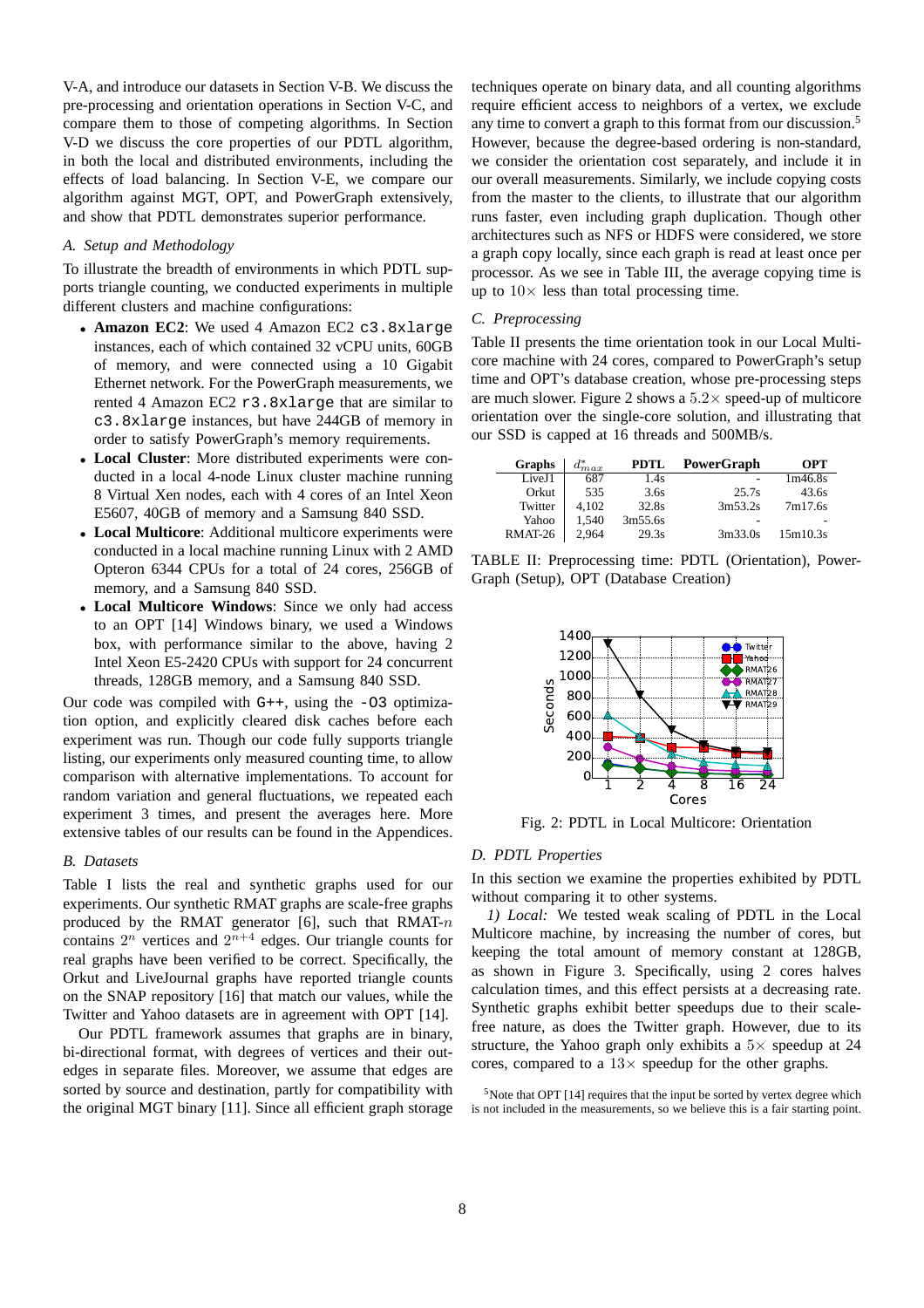<span id="page-8-0"></span>

| Graph            | <b>Nodes</b> | Edges  | <b>Triangles</b> | <b>Size</b> | AvDeg | <b>STD</b> | <b>MaxDeg</b> | Source |
|------------------|--------------|--------|------------------|-------------|-------|------------|---------------|--------|
| soc-LiveJournal1 | 4.8M         | 68.0M  | 285,730,264      | 365MB       | 17.8  | 52         | 20.334        | [16]   |
| com-Orkut        | 3.1M         | 117.2M | 627.584.181      | 917MB       | 76.0  | 155        | 33.313        | [16]   |
| Twitter          | 61.6M        | 1.5B   | 34.824.916.864   | 9.4GB       | 57.7  | 402        | 2.997.487     | [15]   |
| Yahoo            | 1.4B         | 6.6B   | 85.782.928.684   | 59GB        | 17.9  | 279        | 7.637.656     | [1]    |
| RMAT-26          | 67.1M        | 1.1B   | 51.559.452.522   | 8.4GB       | 61.2  | 632        | 430,269       | [6]    |
| RMAT-27          | 134.2M       | 2.1B   | 114,007,006,286  | 17GB        | 63.6  | 601        | 676.199       | [6]    |
| RMAT-28          | 268.4M       | 4.3B   | 251,913,686,661  | 34GB        | 66.0  | 660        | 1.062.289     | [6]    |
| RMAT-29          | 536.9M       | 8.6B   | 556,443,109,053  | 68GB        | 69.0  | 782        | 1.665.635     | [6]    |

TABLE I: Graphs used for the experiments

<span id="page-8-1"></span>

| Graph   | 1 node     | 2 nodes    |               |                                   | 3 nodes       | 4 nodes    |                                  |  |
|---------|------------|------------|---------------|-----------------------------------|---------------|------------|----------------------------------|--|
|         | Total time | Total time | Avg copy time | Total time                        | Avg copy time | Total time | Avg copy time                    |  |
| Twitter | 2m44.2s    | 2m07.4s    | 13.5s         | 1m56.0s                           | 16.2s         | 1m49.0s    | 19.1s                            |  |
| Yahoo   | 6m37.9s    | 6m04.9s    | 1m46.0s       | 5m38.6s                           | 1m52.4s       | 7m13.8s    | 3m06.4s                          |  |
| RMAT-26 | 6m10.4s    | 3m29.7s    | 14.7s         | 2m46.8s                           | 16.7s         | 2m31.3s    | 19.0s                            |  |
| RMAT-27 | 14m01.1s   | 7m59.5s    | 27.9s         | 6m13.1s                           | 27.9s         | 5m06.6s    | 33.3s                            |  |
| RMAT-28 | 31m16.8s   | 17m57.4s   | 52.1s         | 13m34.4s                          | 57.2s         | 11m12.1s   | 1 <sub>m</sub> 08.3 <sub>s</sub> |  |
| RMAT-29 | 1h17m24.5s | 42m11.0s   | 1m46.6s       | 31 <sub>m</sub> 00.3 <sub>s</sub> | 2m18.4s       | 26m05.0s   | 2m34.6s                          |  |

TABLE III: PDTL in EC2: Total time and average copy time per remote node

<span id="page-8-2"></span>

Fig. 3: PDTL in Local Multicore: Total Time

<span id="page-8-3"></span>

Fig. 4: PDTL in EC2: Total Time

*2) Distributed:* We also ran distributed experiments in Amazon EC2, with 1GB of memory/core, as shown in Figure [4.](#page-8-3) We observe the following:

- The Twitter graph shows good scalability, while the Yahoo graph, being sparser and having a low average degree, does not benefit from adding more than 16 cores. Consequently, the structure of each graph heavily affects processing time, as also indicated by our analysis.
- RMAT graphs are much denser and more computationally intensive. This results in good scalability even up to 128 cores (4 nodes), as copy overhead (included) is negligible.
- Comparing total computation time (Table [III\)](#page-8-1) and orientation time (Table [II\)](#page-7-5), further illustrates the unusual behavior of the Yahoo graph compared to Twitter and the RMAT graphs. Specifically, even though orientation only represents a small proportion of overall runtime for

the latter two graphs, it comes close to 50% for the Yahoo graph on 3 nodes.

Table [III](#page-8-1) also details the copy times (averaged over the number of non-master nodes) for each of our graphs. As expected, this number scales with increasing graph size (recall Yahoo is larger than RMAT-28, but smaller than RMAT-29), and with increasing number of nodes (due to more limited network bandwidth). The Yahoo graph also presents an anomaly in the copying of the graph which results in much higher than expected increase in copy time for 4 nodes due to improper I/O balancing of the master node (Section [V-D4\)](#page-8-4): since the Yahoo graph results in heavy I/O due to its structure, it causes an initial I/O bottleneck when the master is performing its computations while also copying the graph to the nodes. *3) Memory:* To identify the effect of limited memory, we ran experiments in our Local Cluster varying the number of nodes, and the total amount of memory available per node (fixing  $P = 4$  cores/node). As can be seen in Figure [5,](#page-8-5) the effect of limiting memory is negligible, and as a matter of fact more memory can lead to slightly higher costs due to array initialization overhead, as indicated in Section [IV-B2.](#page-6-5)

<span id="page-8-5"></span>

<span id="page-8-4"></span>Fig. 5: PDTL in Local Cluster: Memory vs. Calc Time *4) I/O and CPU:* Despite the fact that PDTL is an externalmemory algorithm, in our Amazon EC2 experiments we discovered that it is not I/O-bound. Specifically, we measured the total I/O for different numbers of cores and nodes on the Yahoo and Twitter graphs, and we found that it represents a small percentage of the computation time (Figure [6\)](#page-9-1). As explained in Section [IV-B2](#page-6-5) and verified here, the absolute time spent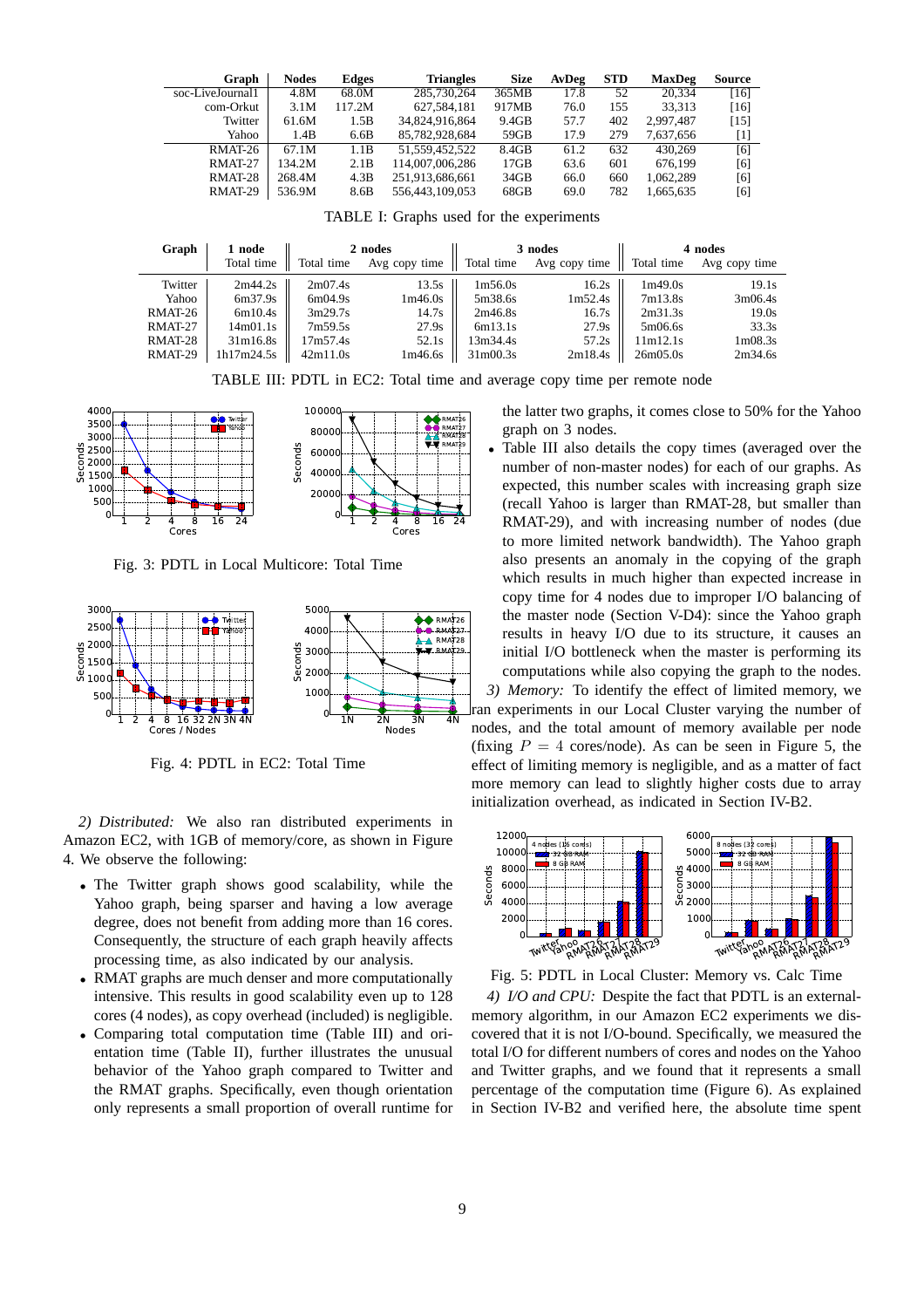on I/O operations increases as the number of cores increases, and is tied to the concrete graph structure, as indicated by the difference between the Twitter and Yahoo graphs.

<span id="page-9-1"></span>

Fig. 6: PDTL in EC2: Total CPU and I/O breakdown for various number of cores and nodes

Figures [7](#page-9-2) and [8](#page-9-3) show the per node I/O and CPU breakdown for Twitter and Yahoo respectively. We notice that for the Twitter graph, our load-balancing mechanism works fairly well, and there is no correlation between the CPU and the I/O operation times. However, the Yahoo graph is heavily skewed, and higher I/Os appear at the nodes with highest computation times, further illustrating the point that the concrete graph structure heavily influences the overall runtime of our algorithm.

<span id="page-9-2"></span>

Fig. 7: PDTL in EC2: Twitter CPU and I/O breakdown

<span id="page-9-3"></span>

Fig. 8: PDTL in EC2: Yahoo CPU and I/O breakdown

*5) Load Balancing:* We compared in our Local Multicore machine the naive approach of allocating the same number of edges for each core to our load balancing solution. Figure [9](#page-9-4) contains our findings for 16 and 24 cores, and clearly illustrates up to a  $3\times$  improvement on the calculation time, even for the Yahoo graph.

Table [IV](#page-10-0) details the total I/O and CPU computations for all processors within each node in Amazon EC2. As can be seen, our load-balancing mechanism leaves room for improvement, since the discrepancies between nodes increase as more nodes are added: even though there is only a 1% difference for 2

<span id="page-9-4"></span>

Fig. 9: PDTL in Local Multicore: Load Balancing

Twitter nodes, the difference increases to 13% for 4 nodes, while for Yahoo, the number increases from 87% to 130%.

#### <span id="page-9-0"></span>*E. PDTL Comparisons*

In this section we examine our PDTL algorithm in the context of competing frameworks.

*1) MGT:* To compare PDTL against single-core MGT, we conducted experiments in Amazon EC2 nodes, looking at just the calculation times. Figure [10](#page-9-5) shows that using just 2 processors halves the processing time for all real graphs, and using 32 cores provides a  $16\times$  speedup for the Twitter graph. Figure [11](#page-10-1) similarly shows that the speedup for calculations of distributed, multicore PDTL over MGT reaches up to  $55\times$ with 4 nodes. This effect is especially pronounced for scalefree RMAT graphs, whereas speedups reach  $30\times$  for Twitter, but only  $4 \times$  for Yahoo. It should be noted that the comparison here is against our implementation of MGT, because the provided MGT binary [\[11\]](#page-11-20) misreported triangle counts for some of the larger graphs.<sup>[6](#page-9-6)</sup> As a result, we cannot directly compare our implementation to the baseline one (or other external-memory algorithms, which were shown to be slower than MGT [\[13\]](#page-11-7)), but for completeness we note that for small graphs the performance was similar to the given binary.

<span id="page-9-5"></span>

Fig. 10: PDTL in EC2: Single Node Performance

*2) OPT:* We compared our multi-core algorithm to OPT [\[14\]](#page-11-10) in our two Local Multicore machines. We measured setup time (orientation for PDTL and database creation for OPT) and calculation time separately, and report our results when using 24 cores in Table [V.](#page-10-2) With the exception of the LiveJournal dataset, our calculation time is always (and up to  $2\times$ ) faster

<span id="page-9-6"></span><sup>6</sup>MGT reported 627, 506, 739 triangles for Orkut (compared to 627, 584, 181) and 559, 420, 538 triangles for Twitter (compared to 34.8B).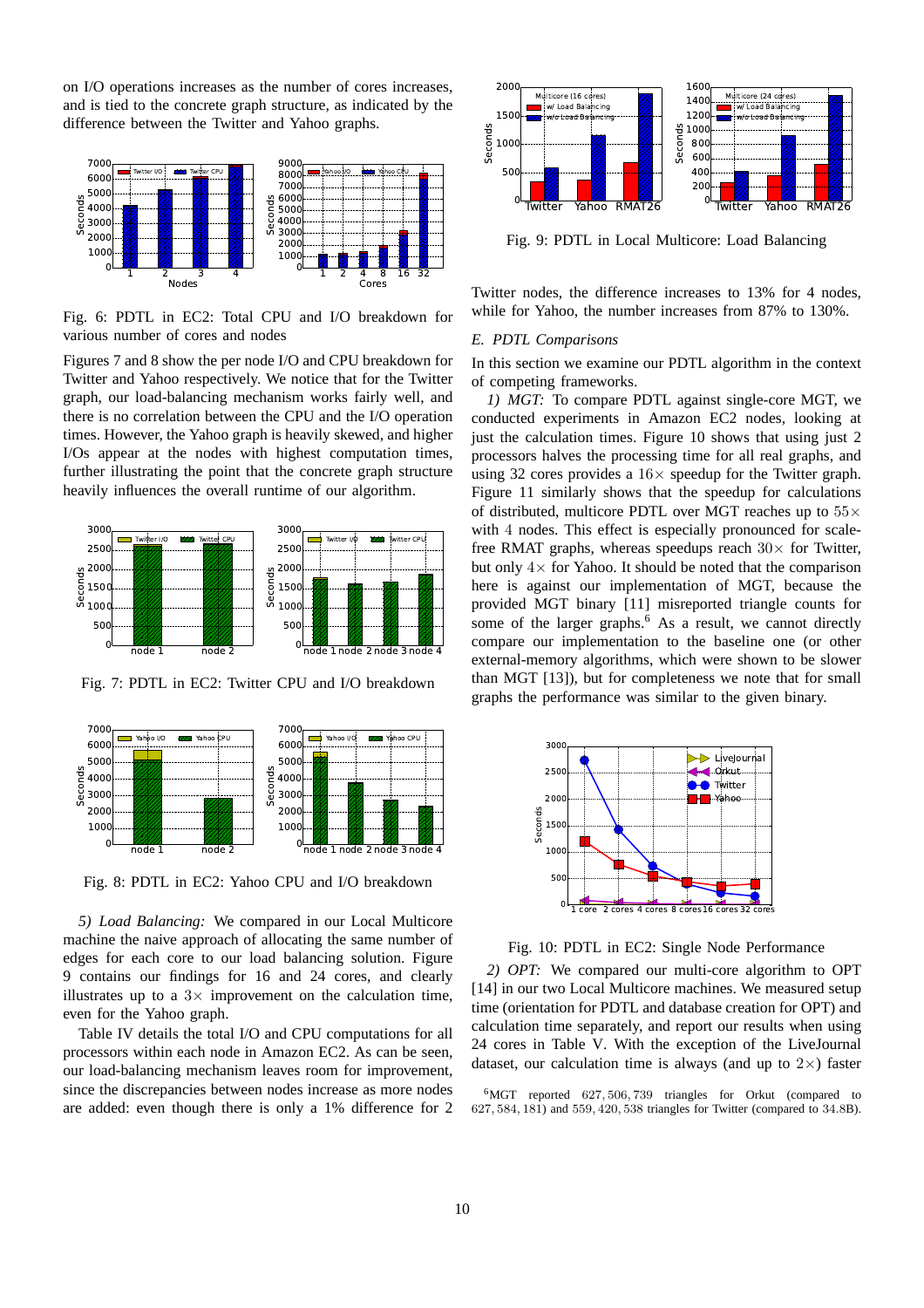<span id="page-10-0"></span>

| Graph                                     | 2 nodes                              |                                   |                                     | 3 nodes                          |                                  |                                    | 4 nodes                                  |                                  |                                  |
|-------------------------------------------|--------------------------------------|-----------------------------------|-------------------------------------|----------------------------------|----------------------------------|------------------------------------|------------------------------------------|----------------------------------|----------------------------------|
| <b>CPU</b><br>Twitter<br>Yahoo<br>RMAT-26 | 43m19.9s<br>1h26m17.7s<br>1h26m13.9s | 44m03.0s<br>46m57.8s<br>1h8m35.3s | 33m36.7s<br>1h28m16.2s<br>1h4m23.1s | 32m00.4s<br>59m05.4s<br>53m01.3s | 35m32.1s<br>40m12.4s<br>45m58.7s | 29m01.0s<br>1h29m12.0s<br>53m57.1s | 26m53.1s<br>$1h$ 02m $45.8s$<br>44m34.3s | 27m43.5s<br>44m58.7s<br>40m14.3s | 30m48.8s<br>38m37.0s<br>34m59.3s |
| I/O<br>Twitter<br>Yahoo<br>RMAT-26        | 53.5s<br>9m40.8s<br>2m35.2s          | 23.7s<br>28.3s<br>29.2s           | 54.43s<br>7m2.4s<br>2m23.5s         | 22.4s<br>32.6s<br>22.1s          | 23.0s<br>24.7s<br>20.9s          | 53.5s<br>4m53.1s<br>1m25.2s        | 13.3s<br>48.1s<br>19.6s                  | 17.8s<br>24.9s<br>18.4s          | 17.3s<br>22.4s<br>15.3s          |

TABLE IV: PDTL in EC2: Per node total CPU and I/O breakdown

<span id="page-10-1"></span>

Fig. 11: PDTL in EC2: Speedup over MGT

than OPT's calculations, and our setup time is up to  $75\times$  faster. When looking at the total time, PDTL is up to  $3.5\times$  faster for large graphs (and  $7.8\times$  faster for LiveJournal). As can be seen in Figure [12,](#page-10-3) these effects remain for any number of cores, though they are even more pronounced for fewer ones. We should note that the OPT binary we received occasionally gave inconsistent triangle counts and could not run with  $M =$ 128*GB*, hence the memory discrepancy in our testing.

<span id="page-10-2"></span>

| Graph   | <b>PDTL</b> |         |          | <b>OPT</b> |
|---------|-------------|---------|----------|------------|
|         | Orientation | Calc    | Database | Calc       |
| LiveJ1  | 1.4s        | 12.4s   | 1m46.8s  | 3.3s       |
| Orkut   | 3.6s        | 11.4s   | 43.6s    | 11.7s      |
| Twitter | 32.8s       | 4m22.9s | 3m55.2s  | 7m17.6s    |
| Yahoo   | 3m55.6s     | 5m57.9s |          |            |
| RMAT-26 | 29.3s       | 8m40.4s | 15m10.3s | 16m51.2s   |

<span id="page-10-3"></span>TABLE V: Local Multicore: PDTL and OPT Performance



Fig. 12: Local Multicore: PDTL (128GB) and OPT (100GB) on RMAT-26

*3) PowerGraph:* We also compared our distributed framework to PowerGraph [\[10\]](#page-11-11) in Local Cluster and Amazon EC2. To make a fair comparison, we consider two measures: the total runtime of both programs (including orientation in PDTL's case), and the pure calculation time (including loadbalancing costs for PDTL). For PowerGraph, the calculation time is the reported time of the triangle counting algorithm. For PDTL, the overall calculation time corresponds to the maximum individual calculation time between the different nodes. This is because the nodes start calculating as soon as they receive the files and, thus, the calculation time of the "struggler" node determines entirely the overall calculation time. The value  $total - calc$  thus represents the setup time for PowerGraph, while it represents a combination of network costs and workload imbalance for PDTL.

Figure [13](#page-10-4) shows that although calculation times are similar (with PDTL presenting an advantage as the graphs become bigger), with setup times, PDTL is more than  $2 \times$  faster. Table [VI](#page-11-25) illustrates this point more clearly, and also highlights that for larger graphs, PowerGraph runs out of memory. This is especially noteworthy, given that PowerGraph experiments were run on nodes with 244GB of memory **each** for a total of 976GB, while our PDTL experiments were run using only 1GB/core (with much lower requirements) for a total of 128GB of memory. This validates our analysis in Section [IV-B2,](#page-6-5) clearly illustrating that partitioning-based approaches do not work for large graphs, and that external-memory algorithms like PDTL are needed.

<span id="page-10-4"></span>

Fig. 13: EC2 (4N): PDTL and PG breakdowns

*4) Other Frameworks:* Although we could not obtain a copy of the PATRIC binary, the original paper [\[3\]](#page-11-9) indicates that PATRIC counts the triangles in the Twitter graph in 9m24s using 200 cores, and 4GB of memory/core. In another recent experiment [\[14\]](#page-11-10), PATRIC was run in a cluster of 31 nodes with 12 threads per node (372 threads total) and 2GB of memory/core for a time of 10m8s. In either case, we notice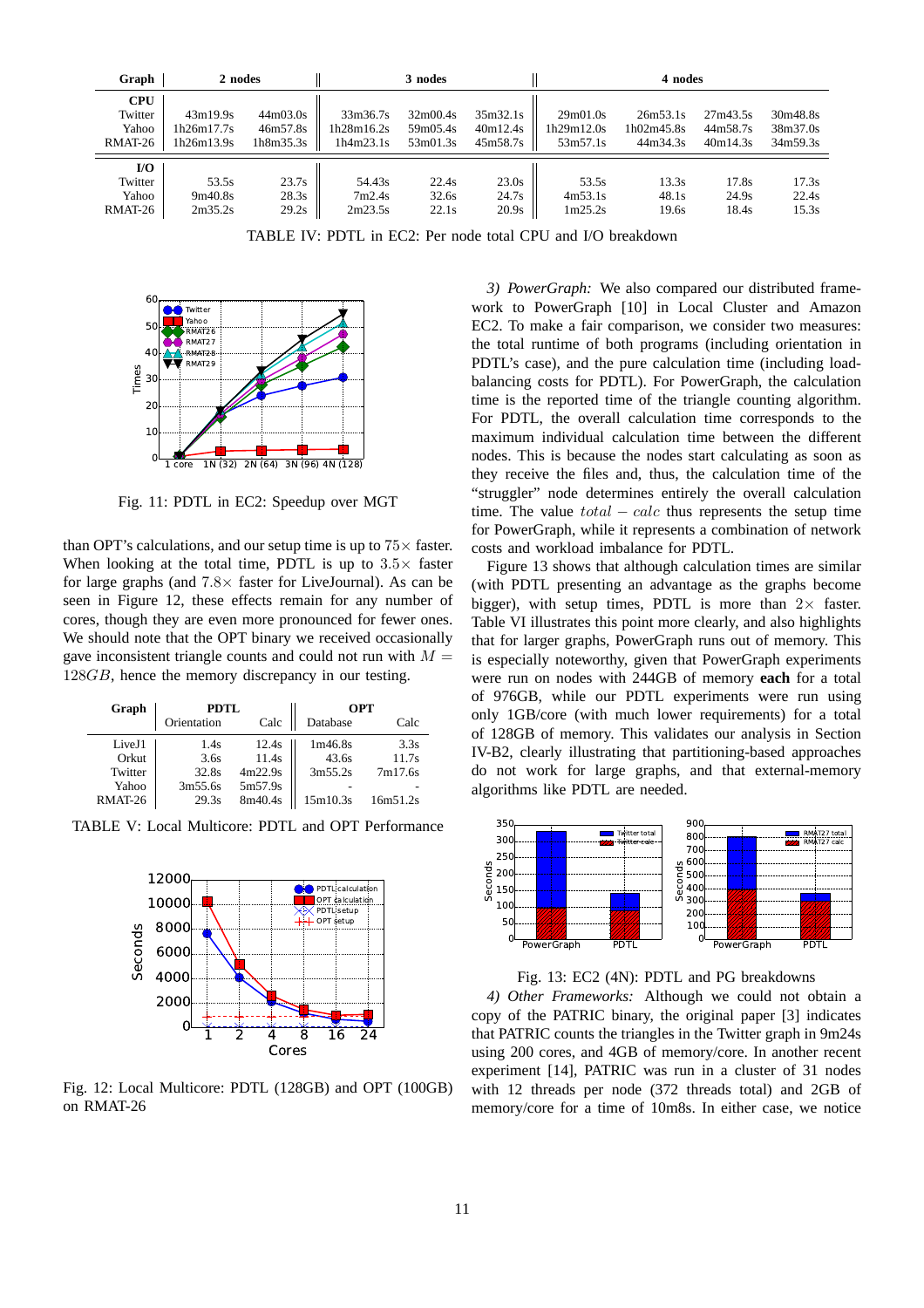<span id="page-11-25"></span>

| Graph          |          | PDTL     |         | <b>PowerGraph</b> |
|----------------|----------|----------|---------|-------------------|
|                | Calc     | Total    | Calc    | Total             |
| Orkut          | 6.9s     | 11.7s    | 4.9s    | 30.6s             |
| Twitter        | 1m28.5s  | 2m21.8s  | 1m37.3s | 5m30.5s           |
| Yahoo          | 5m23.9s  | 11m09.4s | F       | н                 |
| RMAT-26        | 2m18.6s  | 3m00.6s  | 2m56.7s | 6m29.7s           |
| RMAT-27        | 5m02.1s  | 6m06.7s  | 6m29.5s | 13m30.5s          |
| <b>RMAT-28</b> | 11m12.1s | 13m10.9s | F       | F                 |
| RMAT-29        | 25m33.5s | 30m21.2s | F       | Е                 |

TABLE VI: PDTL and PowerGraph in EC2. F represents an out-of-memory exception

that PDTL is  $4 \times$  faster using only 96 cores and 1GB of memory/core, and is still faster even when the number of cores is reduced to 8, again highlighting our fast performance under low memory requirements. Finally, it is worth briefly mentioning that MapReduce-based algorithms such as CTTP [\[20\]](#page-11-16) are not competitive, spending 92m calculating Twitter triangles using 40 nodes with 4GB of memory/node.

#### VI. CONCLUSIONS AND FUTURE WORK

In this paper, we presented our Parallel and Distributed Triangle Listing (PDTL) framework, the first distributed triangle listing and counting algorithm that focuses on externalmemory I/O efficiency, but also provides theoretical CPU and Network guarantees. Our framework works well in a variety of computational environments, and is based on the recent MGT algorithm [\[13\]](#page-11-7). Key to our engineering approach is the combination of both a distributed setting and external memory. This gives us a high amount of parallelism whilst freeing us from the usual distributed constraint of fitting entire subgraph in memory. Our resulting implementation is scalable and performs especially well in low-memory scenarios. As graphs become larger, the requirement of fitting even parts of a graph in memory will no longer be viable, as we also verified experimentally: our algorithm was able to accommodate for massive graphs containing over 8 billion edges with little memory, while competing partitioning-based frameworks ran out of memory even using almost 1TB of RAM.

More generally, our extensive experiments demonstrate that PDTL is highly scalable across multiple cores and machines, with low memory requirements, even for graphs with hundreds of millions of vertices, and billions of edges. In particular, over the Twitter data set [\[15\]](#page-11-8), our algorithm is faster than all of the state-of-the-art algorithms in distributed and parallel triangle counting: PDTL is  $4\times$  faster than PATRIC [\[3\]](#page-11-9),  $3\times$  faster than OPT [\[14\]](#page-11-10), and  $2 \times$  faster than PowerGraph [\[10\]](#page-11-11).

Future work could focus investigation on different types of disks and file systems (for instance distributed file systems, or lazy evaluation), as a means of removing any copying bottlenecks that may exist. Such research could be informed by PowerGraph's general-framework, which fares better compared to triangle-specific systems. Even though its high memory requirements influence the results, it would be interesting to more formally investigate this. Additionally, more detailed investigations could try different techniques of load balancing, and provide a better understanding of the optimal number of machines and cores for any given graphs. As we identified

in our experiments, scale-free graphs scale extremely well, even up to 8 machines, while the real-world Yahoo graph [\[1\]](#page-11-24) exhibits a slowdown at even 4 nodes.

Overall, our framework provides a starting point towards many directions, including altering it for dynamic or approximate triangle counting, but more importantly for investigating other graph algorithms and processing systems which can benefit from our disk-based approach for large datasets.

**Acknowledgments.** We would like to thank Marton Havasi for his help with data processing. The research is part funded by the EPSRC DDEPI Project, EP/H003959, and by the Goulandris Scholarship at Magdalene College.

#### **REFERENCES**

- <span id="page-11-24"></span><span id="page-11-19"></span>[1] Yahoo! Webscope. [http://webscope.sandbox.yahoo.com/.](http://webscope.sandbox.yahoo.com/)
- $\overline{121}$  AGGARWAL, A., AND VITTER, JEFFREY, S. The input/output complexity of sorting and related problems. *Commun. ACM 31*, 9 (Sept. 1988).
- <span id="page-11-9"></span>[3] ARIFUZZAMAN, S., KHAN, M., AND MARATHE, M. PATRIC: A parallel algorithm for counting triangles in massive networks. CIKM '13, ACM.
- <span id="page-11-5"></span>[4] BATAGELJ, V., AND ZAVERŠNIK, M. Short cycle connectivity. *Discrete Mathematics 307*, 3-5 (2007).
- <span id="page-11-3"></span>[5] BECCHETTI, L., BOLDI, P., CASTILLO, C., AND GIONIS, A. Efficient semi-streaming algorithms for local triangle counting in massive graphs. KDD '08, ACM.
- <span id="page-11-22"></span>[6] CHAKRABARTI, D., ZHAN, Y., AND FALOUTSOS, C. R-MAT: A recursive model for graph mining. SIAM '04.
- <span id="page-11-18"></span>[7] CHIBA, N., AND NISHIZEKI, T. Arboricity and subgraph listing algorithms. *SIAM J. Comput. 14*, 1 (Feb. 1985).
- <span id="page-11-14"></span>[8] CHU, S., AND CHENG, J. Triangle listing in massive networks. *ACM Trans. Knowl. Discov. Data 6*, 4 (Dec. 2012).
- <span id="page-11-12"></span>[9] DEMENTIEV, R. *Algorithm engineering for large data sets*. PhD thesis, Saarland University, 2006.
- <span id="page-11-11"></span>[10] GONZALEZ, J. E., LOW, Y., GU, H., BICKSON, D., AND GUESTRIN, C. PowerGraph: Distributed graph-parallel computation on natural graphs. OSDI'12, USENIX Association.
- <span id="page-11-20"></span>[11] HU, X., TAO, Y., AND CHUNG, C.-W. MGT executable binary. [http://](http://appsrv.cse.cuhk.edu.hk/~taoyf/paper/codes/trilist/trilist.zip) appsrv.cse.cuhk.edu.hk/∼[taoyf/paper/codes/trilist/trilist.zip.](http://appsrv.cse.cuhk.edu.hk/~taoyf/paper/codes/trilist/trilist.zip)
- <span id="page-11-21"></span> $[12]$   $\overrightarrow{HU}$ , X., TAO, Y., AND CHUNG, C.-W. MGT manual. [http://appsrv.cse.](http://appsrv.cse.cuhk.edu.hk/~taoyf/paper/codes/trilist/manual) cuhk.edu.hk/∼[taoyf/paper/codes/trilist/manual.](http://appsrv.cse.cuhk.edu.hk/~taoyf/paper/codes/trilist/manual)
- <span id="page-11-7"></span>[13] HU, X., TAO, Y., AND CHUNG, C.-W. Massive graph triangulation. SIGMOD '13, ACM.
- <span id="page-11-10"></span>[14] KIM, J., HAN, W.-S., LEE, S., PARK, K., AND YU, H. Opt: A new framework for overlapped and parallel triangulation in large-scale graphs. SIGMOD '14, ACM.
- <span id="page-11-8"></span>[15] KWAK, H., LEE, C., PARK, H., AND MOON, S. What is Twitter, a social network or a news media? In *WWW '10: Proceedings of the 19th international conference on World wide web* (2010), ACM.
- <span id="page-11-23"></span>[16] LESKOVEC, J. SNAP: Stanford large network dataset collection. [http://](http://snap.stanford.edu/data/) [snap.stanford.edu/data/.](http://snap.stanford.edu/data/) Accessed: 2014-06-03.
- <span id="page-11-13"></span>[17] MENEGOLA, B. An external memory algorithm for listing triangles. Tech. rep., Universidade Federal do Rio Grande do Sul, 2010.
- <span id="page-11-1"></span>[18] OPSAHL, T., AND PANZARASA, P. Clustering in weighted networks. *Social Networks 31*, 2 (2009).
- <span id="page-11-15"></span>[19] PAGH, R., AND SILVESTRI, F. The input/output complexity of triangle enumeration. *CoRR abs/1312.0723* (2013).
- <span id="page-11-16"></span>[20] PARK, H.-M., SILVESTRI, F., KANG, U., AND PAGH, R. Mapreduce triangle enumeration with guarantees. CIKM '14, ACM.
- <span id="page-11-17"></span>[21] SHAO, Y., CUI, B., CHEN, L., MA, L., YAO, J., AND XU, N. Parallel subgraph listing in a large-scale graph. SIGMOD '14, ACM.
- <span id="page-11-6"></span>[22] WANG, J., AND CHENG, J. Truss decomposition in massive networks. *Proc. VLDB Endow. 5*, 9 (May 2012).
- <span id="page-11-4"></span>[23] WANG, N., ZHANG, J., TAN, K.-L., AND TUNG, A. K. H. On triangulation-based dense neighborhood graph discovery. *Proc. VLDB Endow. 4*, 2 (Nov. 2010).
- <span id="page-11-0"></span>[24] WATTS, D., AND STROGATZ, S. Collective dynamics of 'small-world' networks. *Nature*, 393 (1998).
- <span id="page-11-2"></span>[25] YANG, Z., WILSON, C., WANG, X., GAO, T., ZHAO, B. Y., AND DAI, Y. Uncovering social network sybils in the wild. *ACM Trans. Knowl. Discov. Data 8*, 1 (Feb. 2014).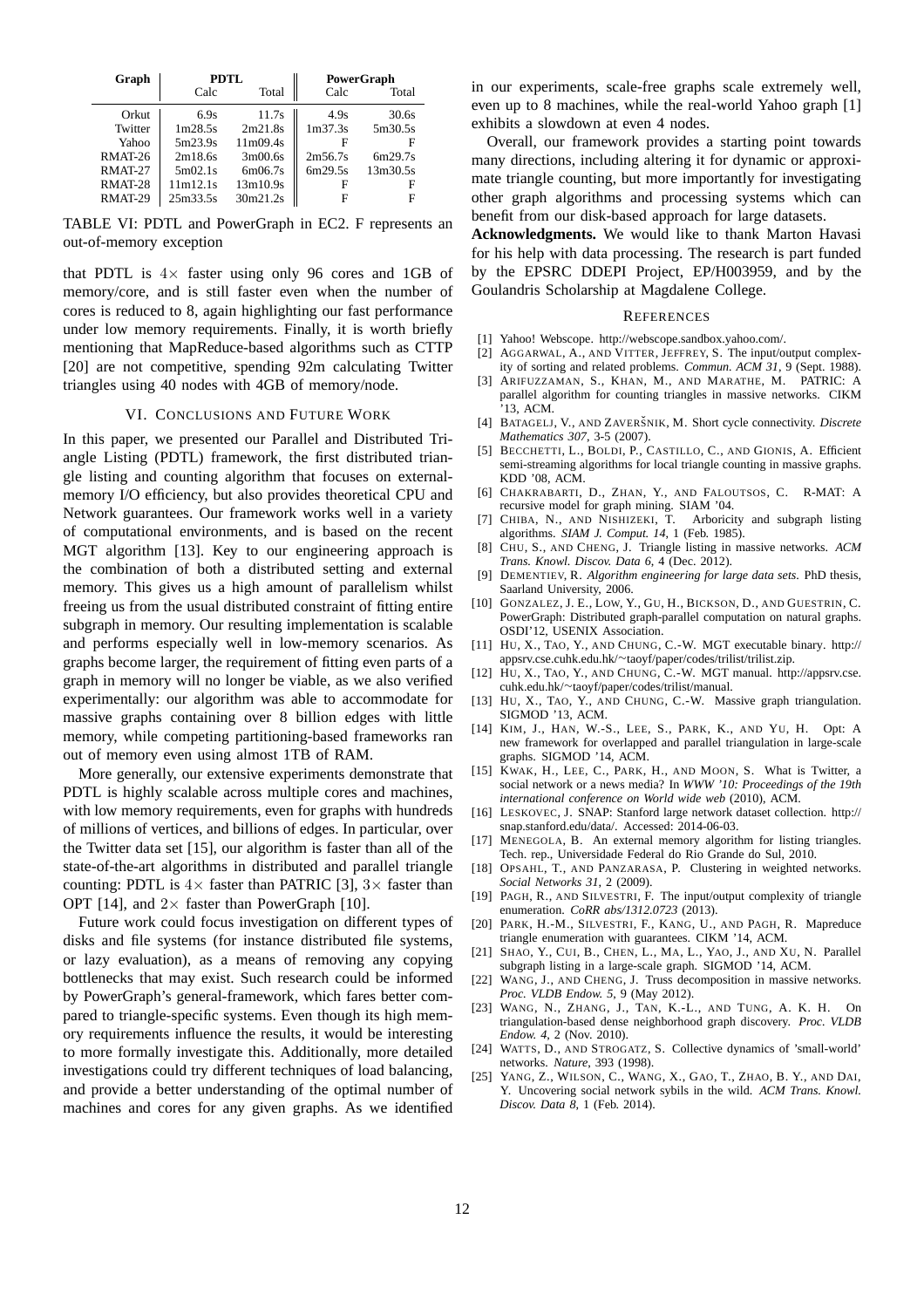#### APPENDIX A EC2: PDTL AND OPT

| PDTL experiments in EC2 use 16GB of total memory for 1 node, and 1GB/core for multiple nodes. |  |
|-----------------------------------------------------------------------------------------------|--|
|-----------------------------------------------------------------------------------------------|--|

| Graph      |                           |          |          | <b>Cores</b> |          |            |            | <b>Nodes</b>             |            |
|------------|---------------------------|----------|----------|--------------|----------|------------|------------|--------------------------|------------|
|            |                           | 2        | 4        |              | 16       | 32         | ◠          |                          | 4          |
| <b>CPU</b> |                           |          |          |              |          |            |            |                          |            |
| Twitter    | 45m02.1s                  | 45m17.4s | 46m17.5s | 48m05.6s     | 50m08.8s | 1h09m50.5s | 1h27m12.6s | 1h40m59.1s<br>3h06m23.3s | 1h54m16.3s |
| Yahoo      | 19m06.5s                  | 19m14.3s | 21m53.2s | 28m58.0s     | 47m24.4s | 2h08m33.9s | 2h12m05.7s |                          | 3h54m22.7s |
| I/O        |                           |          |          |              |          |            |            |                          |            |
| Twitter    | 36.0s                     | 26.5s    | 36.5s    | 46.9s        | 1m10.0s  | 1m17.3s    | 1m27.6s    | 1m50.2s                  | 1m52.3s    |
| Yahoo      | $1 \text{m}02.5 \text{s}$ | 2m02.7s  | 2m12.8s  | 3m48.2s      | 6m18.4s  | 9m20.1s    | 11m19.0s   | 9m10.6s                  | 7m39.5s    |

TABLE VII: PDTL in EC2: Total CPU and I/O breakdown for various number of cores and nodes

| Graph         |             | <b>Cores</b>             |                          |         |                          |            |                |                                   |             |
|---------------|-------------|--------------------------|--------------------------|---------|--------------------------|------------|----------------|-----------------------------------|-------------|
|               |             | 2                        | 4                        | 8       | 16                       | 32         | $\overline{c}$ | 3                                 | 4           |
| LiveJ1        | 15.1s       | 8.5s                     | 5.3s                     | 3.6s    | 2.8s                     | 2.6s       | 3.0s           | 3.0s                              | 3.1s        |
| Orkut         | 1m23.8s     | 44.0s                    | 25.1s                    | 15.0s   | 10.4s                    | 9.6s       | 8.4s           | 8.0s                              | 8.1s        |
| Twitter       | 45m38.5s    | 23m44.3s                 | 12m15.7s                 | 6m35.9s | 3m47.4s                  | 2m44.2s    | 2m07.4s        | 1m56.0s                           | 1m49.0s     |
| Yahoo         | 20m09.8s    | 12m49.4s                 | 9m08.2s                  | 7m20.1s | 5m58.3s                  | 6m37.9s    | 6m04.9s        | 5m38.6s                           | 7m13.8s     |
| RMAT-26       | 1h38m12.8s  |                          | -                        |         | -                        | 6m10.4s    | 3m29.7s        | 2m46.8s                           | 2m31.3s     |
| RMAT-27       | 3h58m00.6s  | $\overline{\phantom{a}}$ | $\sim$                   |         | ۰.                       | 14m01.1s   | 7m59.5s        | 6m13.1s                           | 5m06.6s     |
| RMAT-28       | 9h38m05.4s  | $\overline{\phantom{a}}$ | $\overline{\phantom{a}}$ |         | ۰                        | 31m16.8s   | 17m57.4s       | 13m34.4s                          | 11m12.1s    |
| RMAT-29       | 23h24m02.5s | $\overline{\phantom{a}}$ | $\overline{\phantom{a}}$ |         | $\overline{\phantom{a}}$ | 1h17m24.5s | 42m11.0s       | 31 <sub>m</sub> 00.3 <sub>s</sub> | 26m(0.5.0s) |
| Twitter (OPT) | 53m55.1s    | 27m16.2s                 | 13m49.8s                 | 7m23.0s | 5m00.1s                  | 3m11.4s    | N/A            | N/A                               | N/A         |

TABLE VIII: EC2: PDTL and OPT (12GB)

APPENDIX B PDTL LOCAL MULTICORE: RUNTIME, ORIENTATION, AND LOAD BALANCING

| Graph   | $d_{max}^*$ | 1 core   | 2 cores             | 4 cores | 8 cores | 16 cores | 24 cores             |
|---------|-------------|----------|---------------------|---------|---------|----------|----------------------|
| LiveJ1  | 687         | 3.5s     | 2.5s                | 2.2s    | 2.0s    | 1.6s     | 1.4s                 |
| Orkut   | 535         | 9.4s     | 6.8s                | 4.6s    | 3.7s    | 3.6s     | 3.6s                 |
| Twitter | 4.102       | 2m22.9s  | 1 <sub>m31.5s</sub> | 58.6s   | 41.8s   | 36.4s    | 32.8s                |
| Yahoo   | 1.540       | 6m50.5s  | 6m37.6s             | 5m03.7s | 4m58.8s | 4m12.5s  | 3m55.6s              |
| RMAT-26 | 2.964       | 2m03.0s  | 1 <sub>m35.2s</sub> | 57.0s   | 39.9s   | 32.9s    | 29.3s                |
| RMAT-27 | 3.855       | 5m05.1s  | 3m08.5s             | 1m55.5s | 1m18.4s | 1m06.3s  | 1 <sub>m</sub> 00.1s |
| RMAT-28 | 4.984       | 10m25.1s | 6m48.6s             | 4m00.2s | 2m37.7s | 2m12.3s  | 1m58.8s              |
| RMAT-29 | 6,389       | 22m14.6s | 13m42.5s            | 7m54.6s | 5m27.5s | 4m21.7s  | 4m16.2s              |

TABLE IX: PDTL in Local Multicore: Orientation

| Graph   |          | 16 cores              | 24 cores |          |
|---------|----------|-----------------------|----------|----------|
|         | w / LB   | $w/o$ LB $  $         | W/LB     | $w/o$ LB |
| Twitter | 9m44.4s  | $5m39.6s$ $\parallel$ | 7m03.1s  | 4m22.9s  |
| Yahoo   | 19m22.7s |                       | 15m23.9s | 5m57.9s  |
| RMAT-26 | 31m30.6s | 11m16.7s              | 24m51.9s | 8m40.4s  |

TABLE X: PDTL in Local Multicore: Runtime with and without load balancing (128GB memory)

| Graph   | 1 core      | 2 cores     | 4 cores    | 8 cores              | 16 cores   | 24 cores   |
|---------|-------------|-------------|------------|----------------------|------------|------------|
| LiveJ1  | 37.7s       | 27.9s       | 21.2s      | 16.8s                | 13.5s      | 12.4s      |
| Orkut   | 1m46.9s     | 58.3s       | 33.4s      | 21.2s                | 13.7s      | 11.4s      |
| Twitter | 58m45.3s    | 28m57.9s    | 15m08.0s   | 8m55.0s              | 5m39.6s    | 4m22.9s    |
| Yahoo   | 29m15.5s    | 16m40.6s    | 10m04.0s   | 7m13.0s              | 6m10.8s    | 5m57.9s    |
| RMAT-26 | 2h07m08.2s  | 1h07m35.0s  | 35m03.0s   | 19 <sub>m37.3s</sub> | 11m16.7s   | 8m40.4s    |
| RMAT-27 | 5h07m40.6s  | 2h44m08.1s  | 1h25m16.0s | 48m15.0s             | 27m04.0s   | 20m52.9s   |
| RMAT-28 | 12h26m43.8s | 6h38m52.6s  | 3h27m21.0s | 2h00m20.9s           | 1h08m54.8s | 49m58.8s   |
| RMAT-29 | 25h42m50.9s | 14h26m31.1s | 8h31m50.7s | 4h42m164s            | 2h43m44.8s | 2h01m15.3s |

TABLE XI: PDTL in Local Multicore machine (128GB Memory)